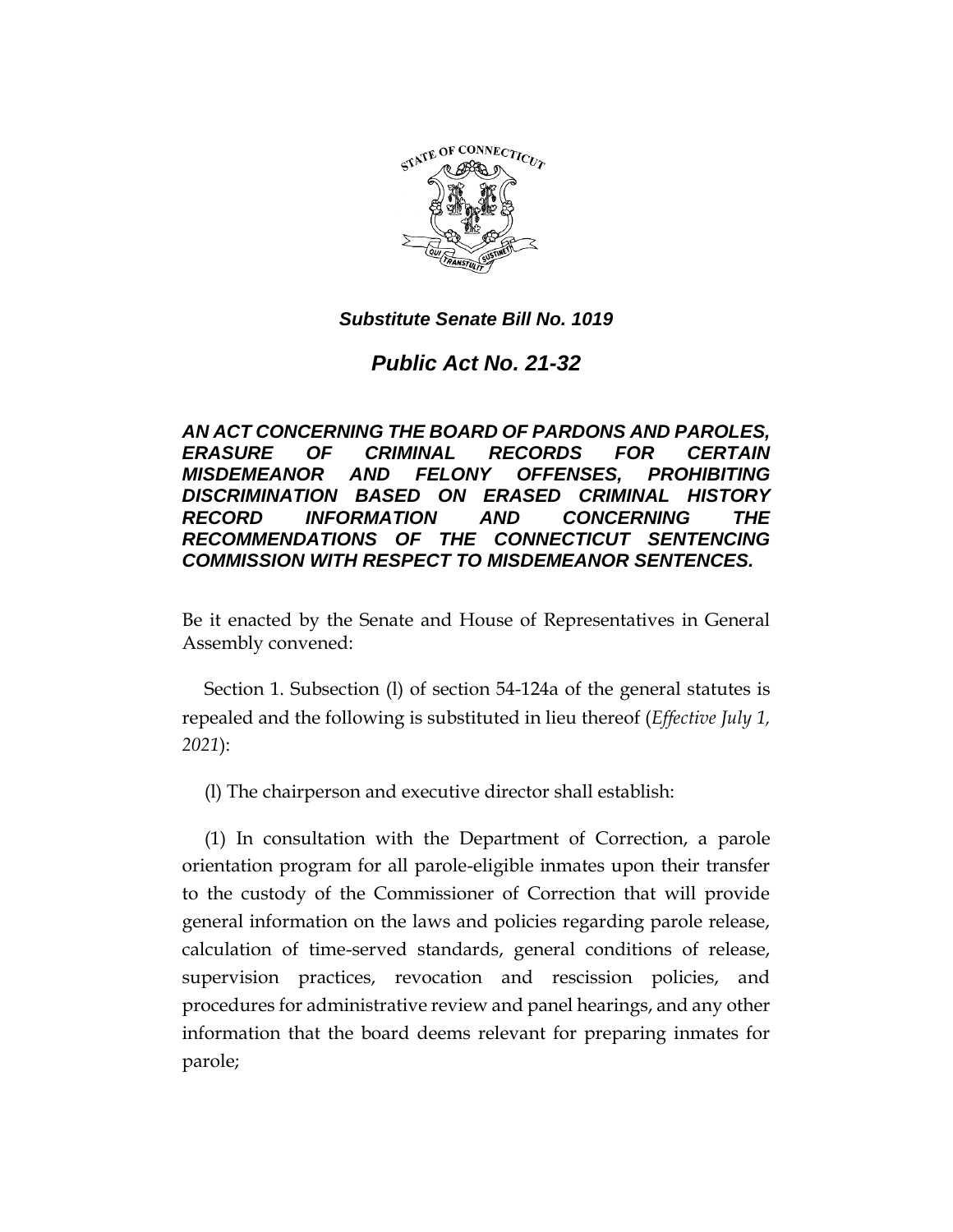(2) An incremental sanctions system for parole violations including, but not limited to, reincarceration based on the type, severity and frequency of the violation and specific periods of incarceration for certain types of violations; **[**and**]**

(3) A formal training program for members of the board and parole officers, to be completed annually by each member, that shall include, but not be limited to, an overview of the criminal justice system, the parole system including factors to be considered in granting parole, victim rights and services, reentry strategies, risk assessment, case management and mental health issues; **[**. Each member shall complete such training annually.**]** and

(4) A formal training program to be completed annually by each member of the board on the pardons process, including information concerning collateral consequences a person with a criminal record may face due to having a criminal record, such as when applying for housing or employment.

Sec. 2. Section 54-130a of the general statutes is repealed and the following is substituted in lieu thereof (*Effective January 1, 2023*):

(a) Jurisdiction over the granting of, and the authority to grant, commutations of punishment or releases, conditioned or absolute, in the case of any person convicted of any offense against the state and commutations from the penalty of death shall be vested in the Board of Pardons and Paroles.

(b) The board shall have authority to grant pardons, conditioned, provisional or absolute, or certificates of rehabilitation for any offense against the state at any time after the imposition and before or after the service of any sentence.

(c) The board may accept an application for a pardon three years after an applicant's conviction of a misdemeanor or violation and five years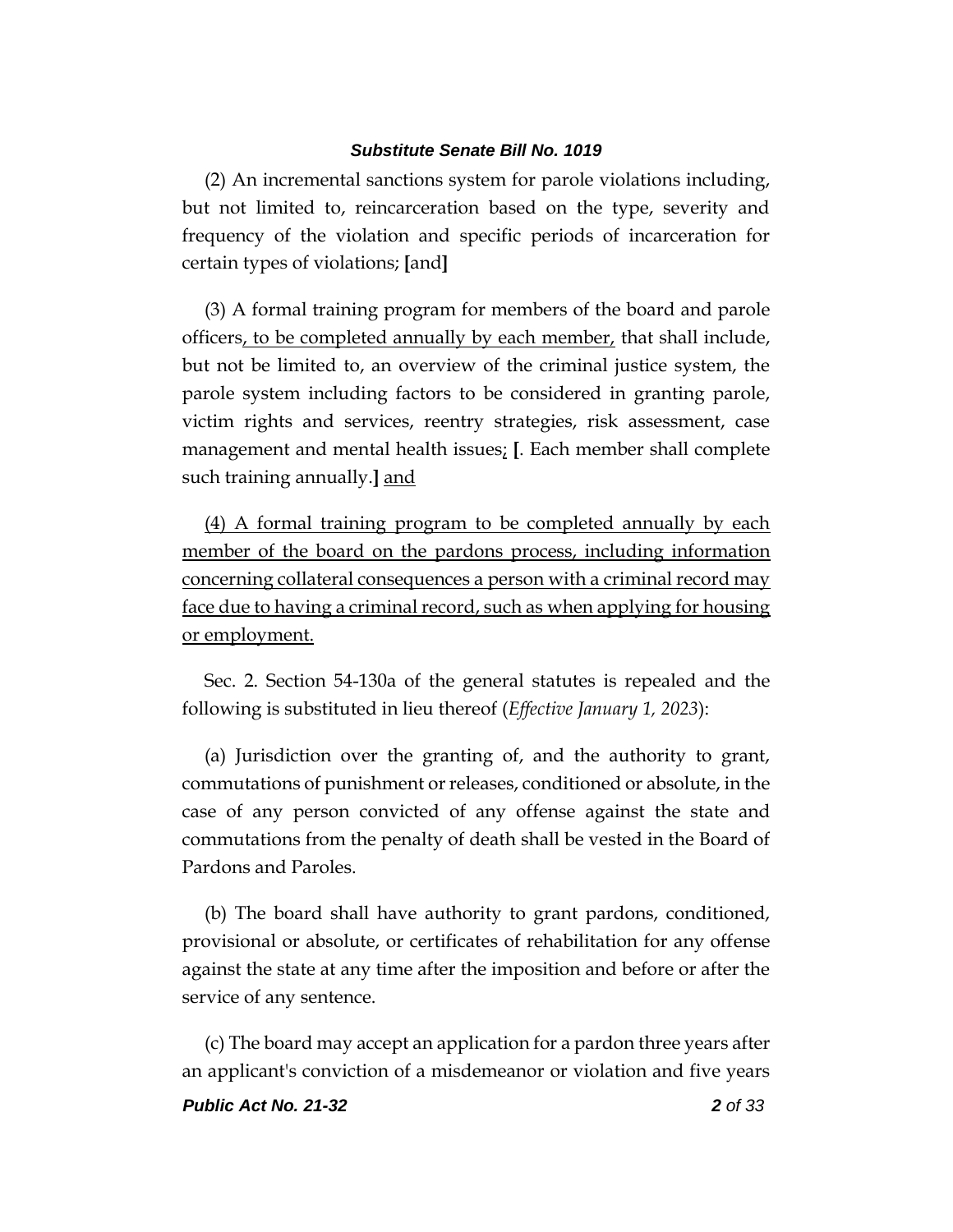after an applicant's conviction of a felony, except that the board, upon a finding of extraordinary circumstances, may accept an application for a pardon prior to such dates.

(d) Whenever the board grants an absolute pardon to any person, the board shall cause notification of such pardon to be made in writing to the clerk of the court in which such person was convicted, or the Office of the Chief Court Administrator if such person was convicted in the Court of Common Pleas, the Circuit Court, a municipal court, or a trial justice court.

(e) Whenever the board grants a provisional pardon or a certificate of rehabilitation to any person, the board shall cause notification of such provisional pardon or certificate of rehabilitation to be made in writing to the clerk of the court in which such person was convicted. The granting of a provisional pardon or a certificate of rehabilitation does not entitle such person to erasure of the record of the conviction of the offense or relieve such person from disclosing the existence of such conviction as may be required.

(f) In the case of any person convicted of a violation for which a sentence to a term of imprisonment may be imposed, the board shall have authority to grant a pardon, conditioned, provisional or absolute, or a certificate of rehabilitation in the same manner as in the case of any person convicted of an offense against the state.

(g) The board shall not deny any application for a pardon, unless the board provides a statement in writing to the applicant of the factors considered when determining whether the applicant qualified for the pardon and an explanation as to which factors were not satisfied.

Sec. 3. Section 54-142a of the general statutes is repealed and the following is substituted in lieu thereof (*Effective January 1, 2023*):

*Public Act No. 21-32 3 of 33* (a) Whenever in any criminal case, on or after October 1, 1969, the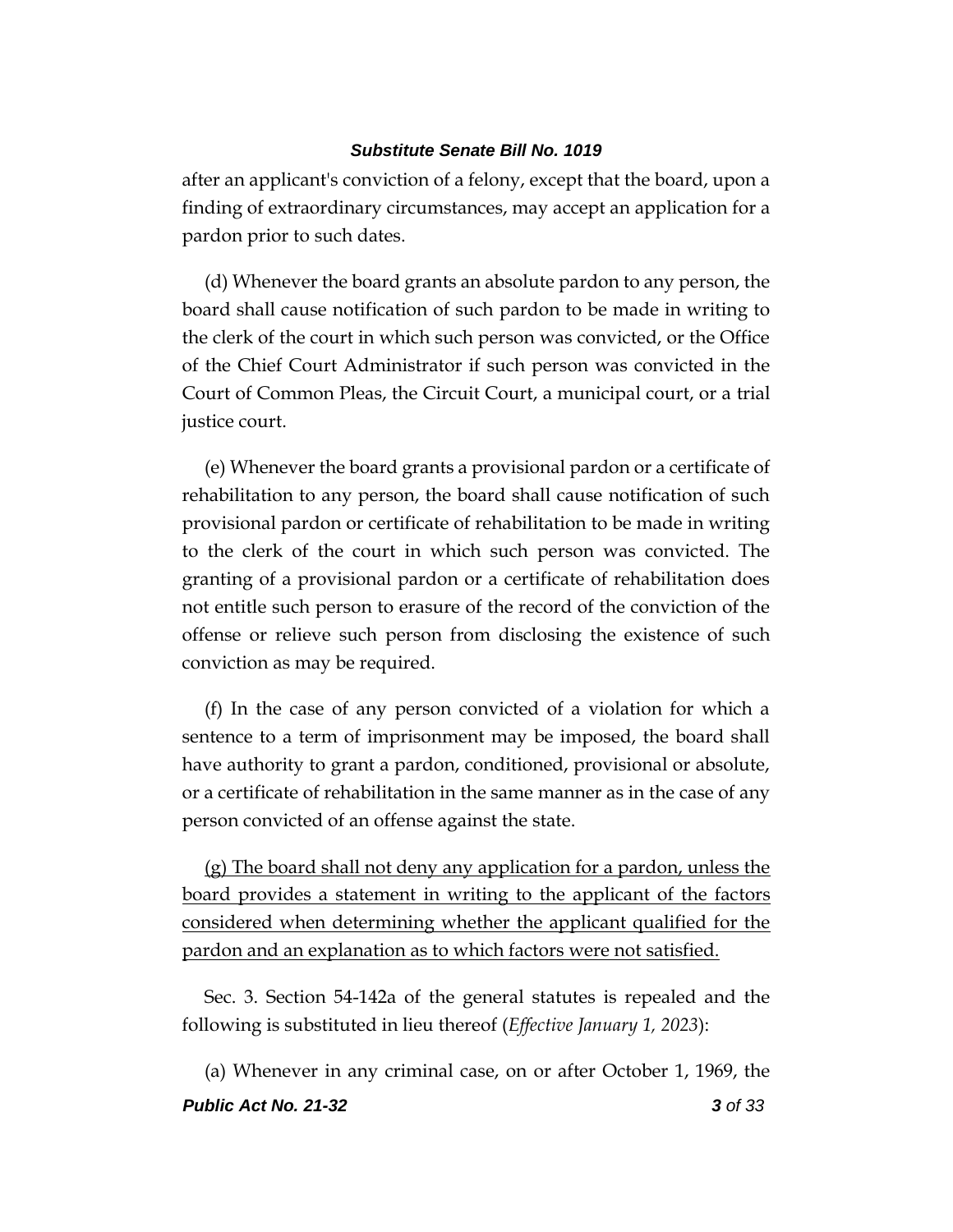accused, by a final judgment, is found not guilty of the charge or the charge is dismissed, all police and court records and records of any state's attorney pertaining to such charge shall be erased upon the expiration of the time to file a writ of error or take an appeal, if an appeal is not taken, or upon final determination of the appeal sustaining a finding of not guilty or a dismissal, if an appeal is taken. Nothing in this subsection shall require the erasure of any record pertaining to a charge for which the defendant was found not guilty by reason of mental disease or defect or guilty but not criminally responsible by reason of mental disease or defect.

(b) Whenever in any criminal case prior to October 1, 1969, the accused, by a final judgment, was found not guilty of the charge or the charge was dismissed, all police and court records and records of the state's or prosecuting attorney or the prosecuting grand juror pertaining to such charge shall be erased by operation of law and the clerk or any person charged with the retention and control of such records shall not disclose to anyone their existence or any information pertaining to any charge so erased; provided nothing in this subsection shall prohibit the arrested person or any one of his heirs from filing a petition for erasure with the court granting such not guilty judgment or dismissal, or, where the matter had been before a municipal court, a trial justice, the Circuit Court or the Court of Common Pleas **[**with the records center of the Judicial Department**]** in the Superior Court where venue would exist for criminal prosecution and thereupon all police and court records and records of the state's attorney, prosecuting attorney or prosecuting grand juror pertaining to such charge shall be erased. Nothing in this subsection shall require the erasure of any record pertaining to a charge for which the defendant was found not guilty by reason of mental disease or defect.

(c) (1) Whenever any charge in a criminal case has been nolled in the Superior Court, or in the Court of Common Pleas, if at least thirteen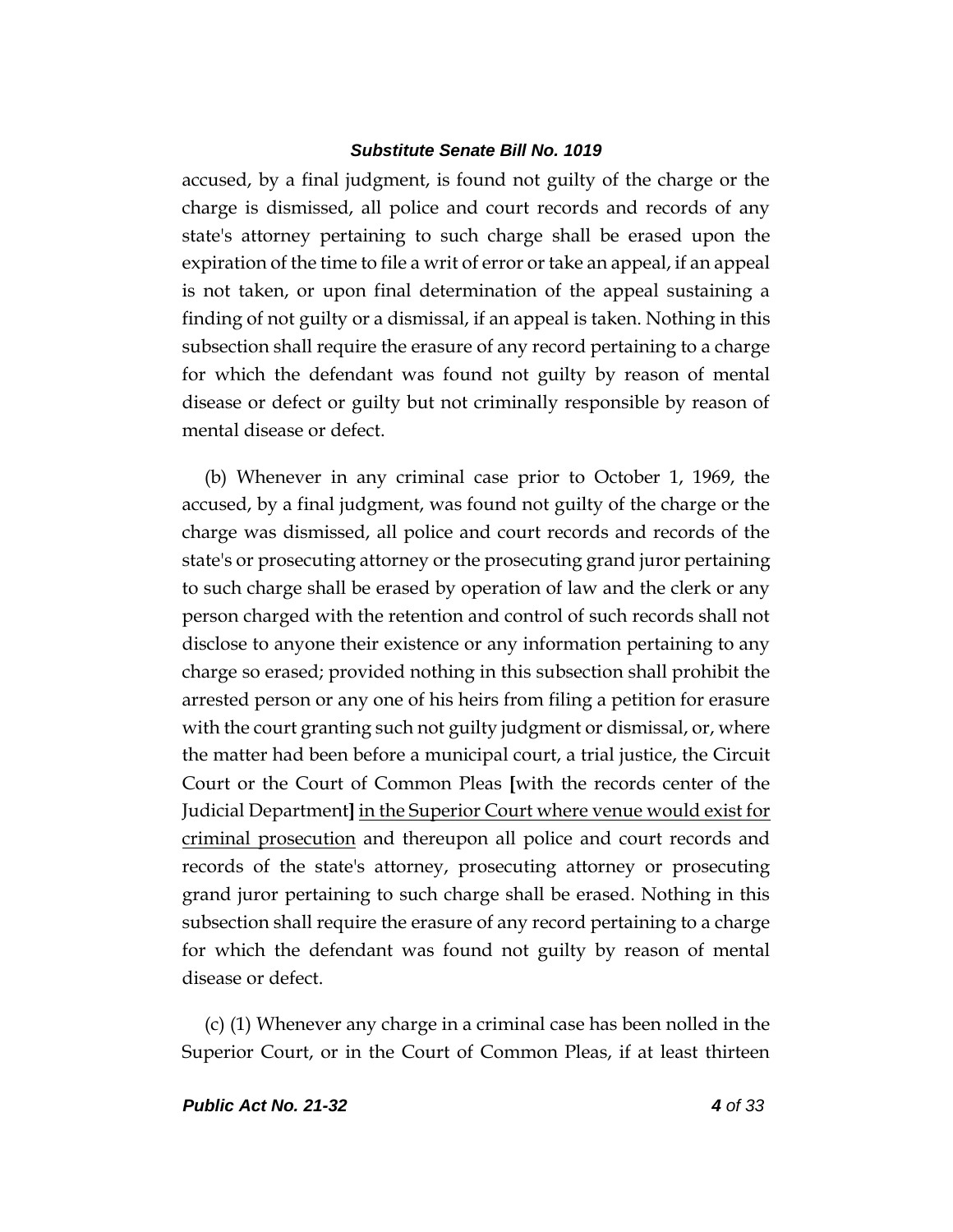months have elapsed since such nolle, all police and court records and records of the state's or prosecuting attorney or the prosecuting grand juror pertaining to such charge shall be erased, except that in cases of nolles entered in the Superior Court, Court of Common Pleas, Circuit Court, municipal court or by a justice of the peace prior to April 1, 1972, such records shall be deemed erased by operation of law and the clerk or the person charged with the retention and control of such records shall not disclose to anyone their existence or any information pertaining to any charge so erased, provided nothing in this subsection shall prohibit the arrested person or any one of his heirs from filing a petition to the court **[**or to the records center of the Judicial Department, as the case may be,**]** to have such records erased, in which case such records shall be erased.

(2) Whenever any charge in a criminal case has been continued at the request of the prosecuting attorney, and a period of thirteen months has elapsed since the granting of such continuance during which period there has been no prosecution or other disposition of the matter, the charge shall be nolled upon motion of the arrested person and such erasure may thereafter be effected or a petition filed therefor, as the case may be, as provided in this subsection for nolled cases.

(d) (1) Whenever prior to October 1, 1974, any person who has been convicted of an offense in any court of this state has received an absolute pardon for such offense, such person or any one of his heirs may, at any time subsequent to such pardon, file a petition with the **[**superior court**]** Superior Court at the location in which such conviction was effected, or with the **[**superior court**]** Superior Court at the location having custody of the records of such conviction or **[**with the records center of the Judicial Department**]** if such conviction was in the Court of Common Pleas, Circuit Court, municipal court or by a trial justice court, <u>in the</u> Superior Court where venue would exist for criminal prosecution, for an order of erasure, and the Superior Court **[**or records center of the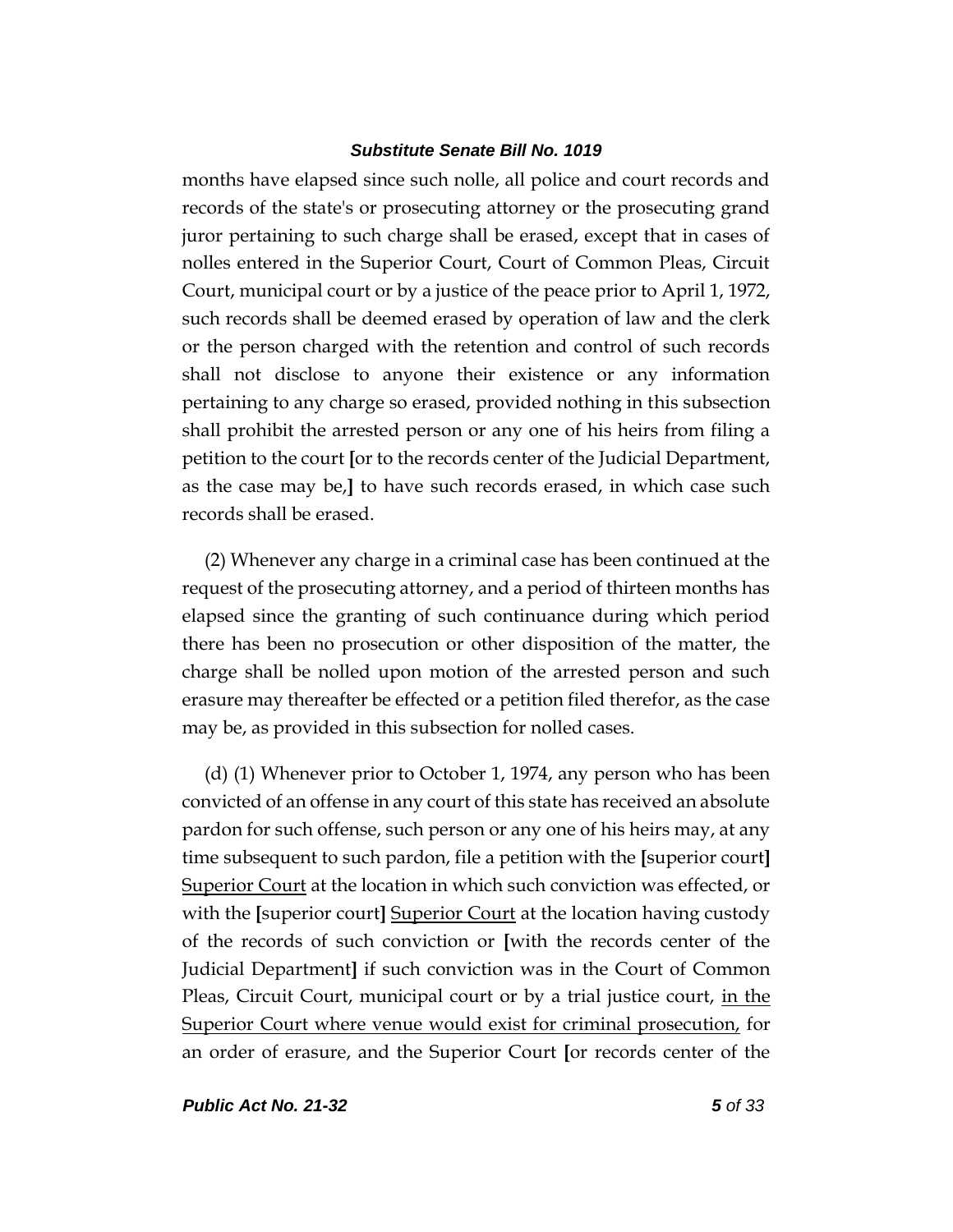Judicial Department**]** shall direct all police and court records and records of the state's or prosecuting attorney pertaining to such **[**case to**]** offense be erased.

(2) Whenever such absolute pardon was received on or after October 1, 1974, such records shall be erased.

(e) (1) Except as provided in subdivision (2) of this subsection, whenever any person has been convicted in any court of this state of a classified or unclassified misdemeanor offense, or a class D or E felony or an unclassified felony offense carrying a term of imprisonment of not more than five years, any police or court record and record of the state's or prosecuting attorney or the prosecuting grand juror pertaining to such conviction, or any record pertaining to court obligations arising from such conviction held by the Board of Pardons and Paroles shall be erased as follows: (A) For any classified or unclassified misdemeanor offense, such records shall be erased seven years from the date on which the court entered the convicted person's most recent judgment of conviction (i) by operation of law, if such offense occurred on or after January 1, 2000, or (ii) upon the filing of a petition on a form prescribed by the Office of the Chief Court Administrator, if such offense occurred prior to January 1, 2000; and (B) for any class D or E felony or an unclassified felony offense carrying a term of imprisonment of not more than five years, such records shall be erased ten years from the date on which the court entered the convicted person's most recent judgment of conviction (i) by operation of law, if such offense occurred on or after January 1, 2000, or (ii) upon the filing of a petition on a form prescribed by the Office of the Chief Court Administrator, if such offense occurred prior to January 1, 2000.

(2) Convictions for the following offenses shall not be eligible for erasure pursuant to this subsection:

(A) Any conviction designated as a family violence crime, as defined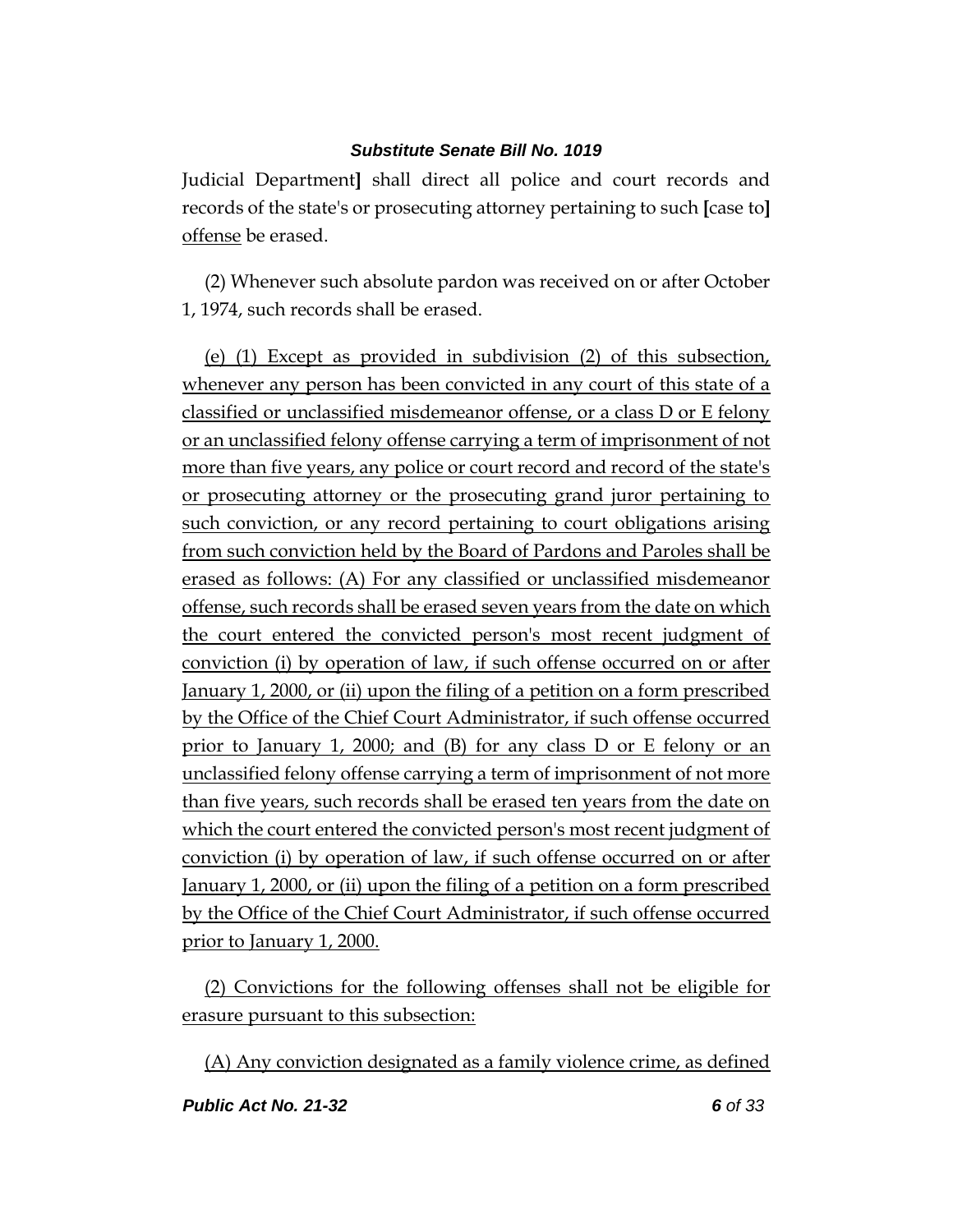in section 46b-38a; or

(B) Any offense that is a nonviolent sexual offense or a sexually violent offense, each as defined in section 54-250.

(3) If a person has been convicted of a violation of subsection (c) of section 21a-279 prior to October 1, 2015, such conviction shall not be considered as a most recent offense when evaluating whether a sufficient period of time has elapsed for an offense to qualify for erasure pursuant to this subsection.

(4) Nothing in this subsection shall limit any other procedure for erasure of criminal history record information, as defined in section 54- 142g, as amended by this act, or prohibit a person from participating in any such procedure, even if such person's criminal history record information has been erased pursuant to this section.

(5) Nothing in this subsection shall be construed to require the Department of Motor Vehicles to erase criminal history record information on an operator's driving record. When applicable, the Department of Motor Vehicles shall make such criminal history record information available through the Commercial Driver's License Information System.

(f) (1) Whenever a person was convicted of one or more misdemeanors committed while such person was under eighteen years of age, and the offense or offenses occurred on or after January 1, 2000, and before July 1, 2012, all police and court records and records of the state's or prosecuting attorney shall be (A) erased, if such record is in an electronic record other than a scanned copy of a physical document, or (B) deemed erased by operation of law if such record is a scanned copy of a physical document or another record that is not electronic. This subdivision shall not apply to a motor vehicle offense, a violation under title 14 or a violation of section 51-164r. The clerk of the court or any law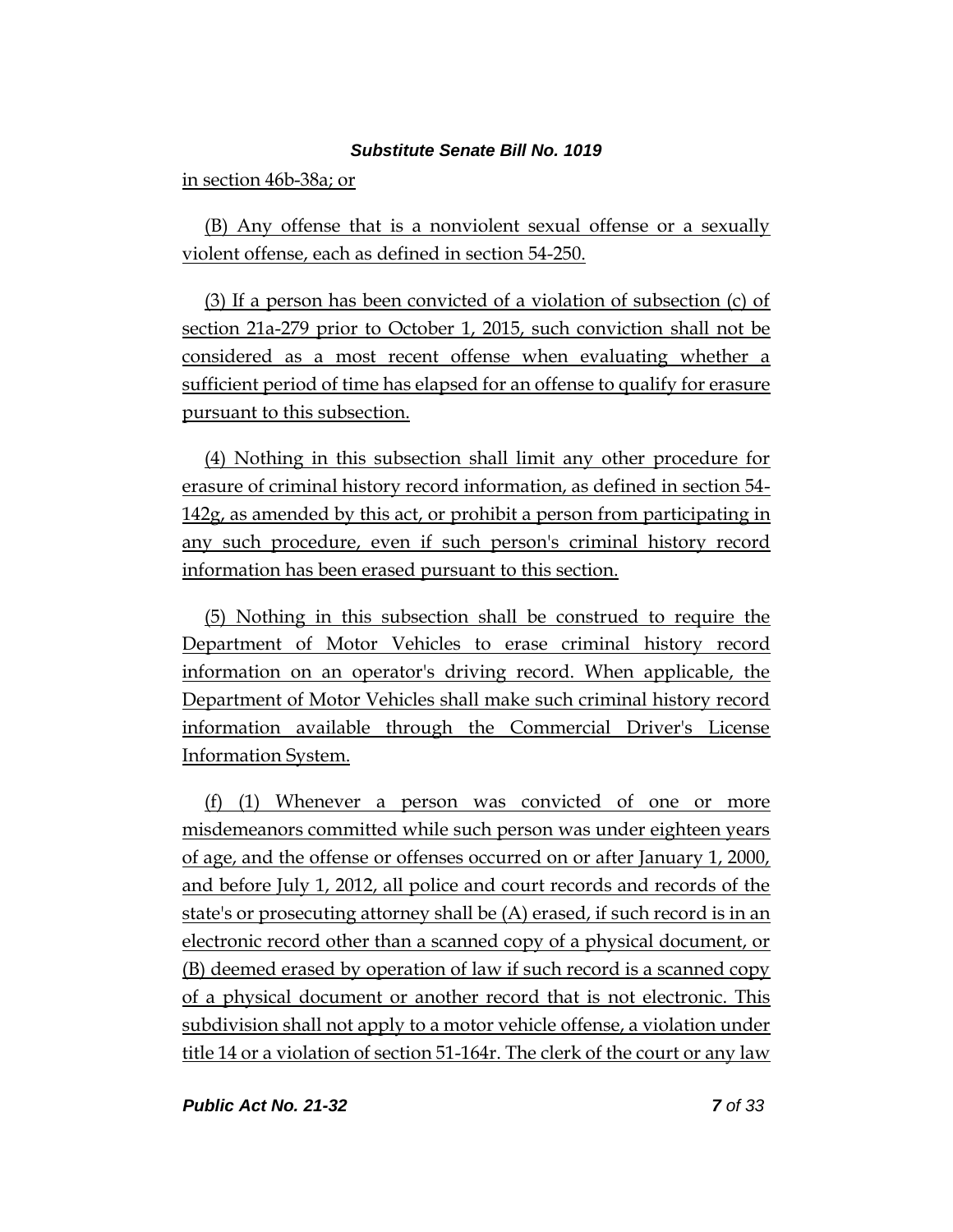enforcement agency having information contained in such erased records shall not disclose to anyone, except the subject of the record, upon submission pursuant to guidelines prescribed by the Office of the Chief Court Administrator of satisfactory proof of the subject's identity, information pertaining to any charge erased under this subdivision and such clerk shall forward a notice of such erasure to any law enforcement agency and the state's or prosecuting attorney to which he or she knows information concerning the arrest has been disseminated directing that all law enforcement and records of the state's or prosecuting attorney pertaining to such case to be so erased or so deemed erased by operation of law.

(2) Whenever a person was convicted of one or more misdemeanors committed while such person was under eighteen years of age, and the offense or offenses occurred before January 1, 2000, such person may file a petition with the Superior Court at the location in which such conviction was effected for an order of erasure, and the Superior Court shall direct all police and court records and records of the state's or prosecuting attorney pertaining to such case to be erased.

(3) Notwithstanding subsection (i) of this section, the provisions of this subsection shall not apply in cases in which there has been a conviction for any charge for which erasure would not apply arising from the same information as any erased conviction.

**[**(e)**]** (g) (1) The clerk of the court **[**or any person charged with retention and control of such records in the records center of the Judicial Department**]** or any law enforcement agency having information contained in such erased records shall not disclose to anyone, except the subject of the record, upon submission pursuant to guidelines prescribed by the Office of the Chief Court Administrator of satisfactory proof of the subject's identity, information pertaining to any charge erased under any provision of this section and such clerk **[**or person charged with the retention and control of such records**]** shall forward a

*Public Act No. 21-32 8 of 33*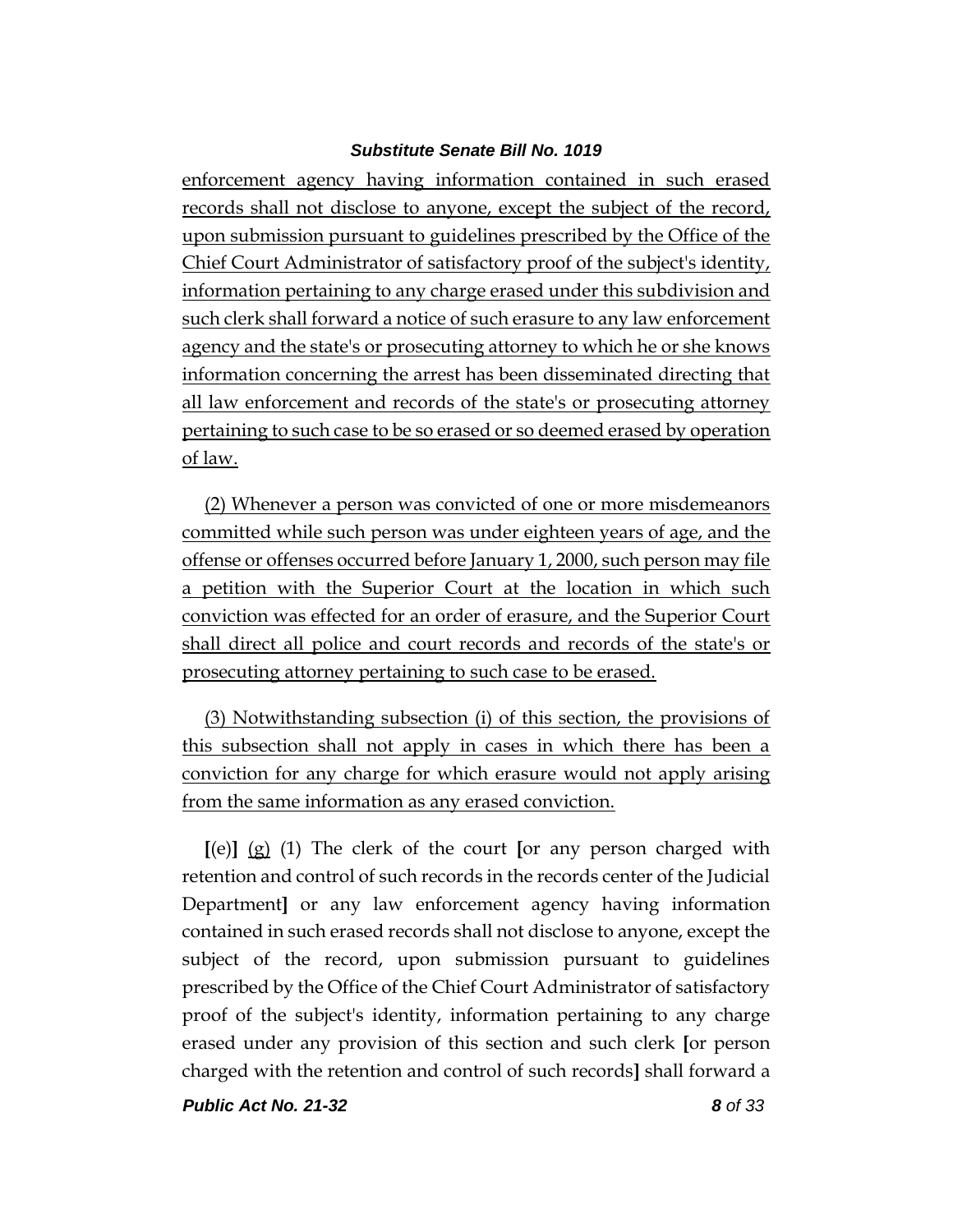notice of such erasure to any law enforcement agency to which he knows information concerning the arrest has been disseminated and such disseminated information shall be erased from the records of such law enforcement agency. Such clerk **[**or such person, as the case may be,**]** shall provide adequate security measures to safeguard against unauthorized access to or dissemination of such records or upon the request of the accused cause the actual physical destruction of such records, except that such clerk **[**or such person**]** shall not cause the actual physical destruction of such records until three years have elapsed from the date of the final disposition of the criminal case to which such records pertain.

**[**(2) No fee shall be charged in any court with respect to any petition under this section.**]**

**[**(3)**]** (2) Any person who shall have been the subject of such an erasure shall be deemed to have never been arrested within the meaning of the general statutes with respect to the proceedings so erased and may so swear under oath.

**[**(f)**]** (h) Upon motion properly brought, the court or a judge of such court, if such court is not in session, shall order disclosure of such records (1) to a defendant in an action for false arrest arising out of the proceedings so erased, or (2) to the prosecuting attorney and defense counsel in connection with any perjury charges which the prosecutor alleges may have arisen from the testimony elicited during the trial, or any false statement charges, or any proceeding held pursuant to section 53a-40b, or (3) counsel for the petitioner and the respondent in connection with any habeas corpus or other collateral civil action in which evidence pertaining to a nolled or dismissed criminal charge may become relevant. Such disclosure of such records is subject also to any records destruction program pursuant to which the records may have been destroyed. The jury charge in connection with erased offenses may be ordered by the judge for use by the judiciary, provided the names of

*Public Act No. 21-32 9 of 33*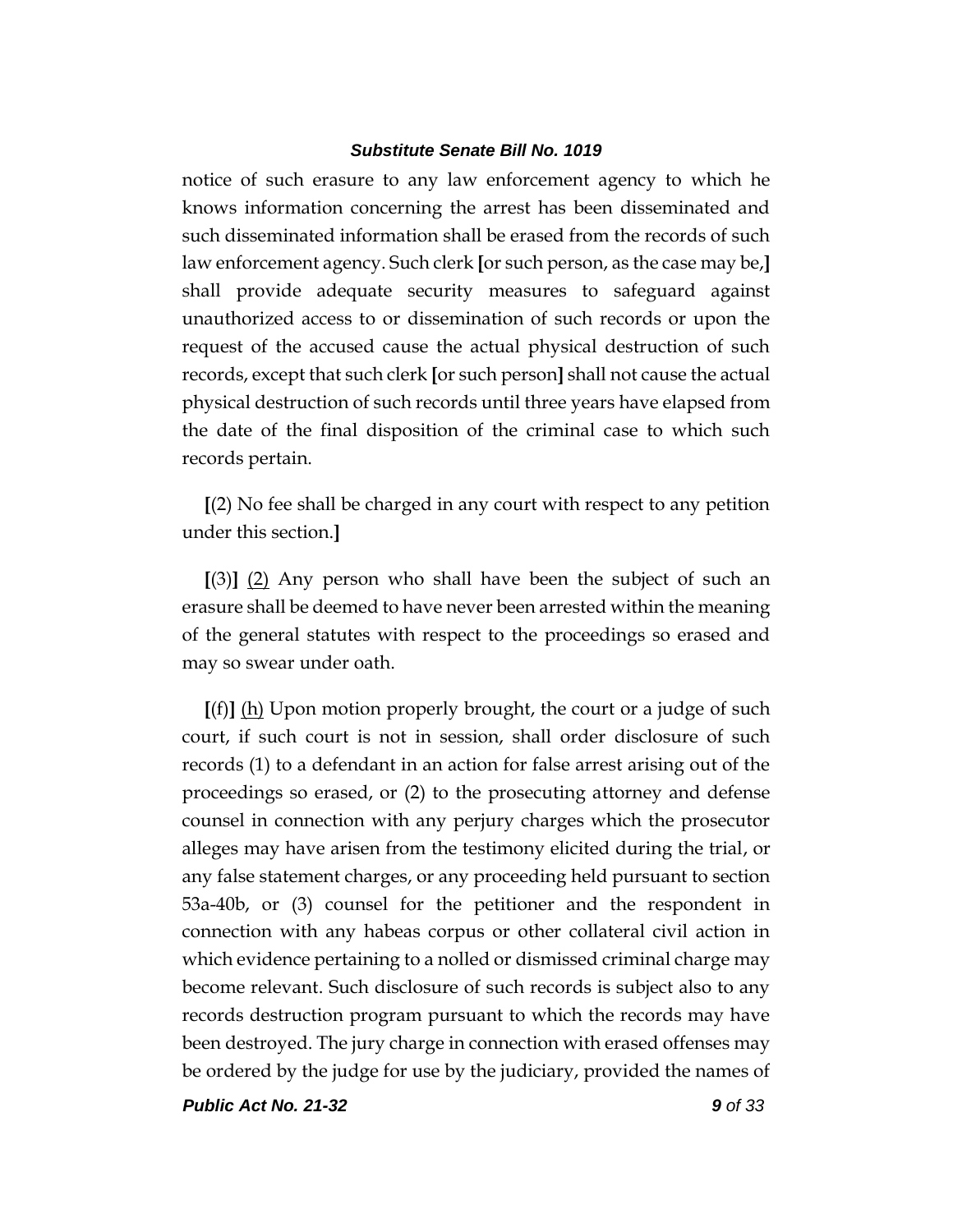the accused and the witnesses are omitted therefrom.

**[**(g)**]** (i) The provisions of this section shall not apply to any police or court records or the records of any state's attorney or prosecuting attorney with respect to any information or indictment containing more than one count (1) while the criminal case is pending, or (2) when the criminal case is disposed of unless and until all counts are entitled to erasure in accordance with the provisions of this section, except that when the criminal case is disposed of, electronic records or portions of electronic records released to the public that reference a charge that would otherwise be entitled to erasure under this section shall be erased in accordance with the provisions of this section. Nothing in this section shall require the erasure of any information contained in the registry of protective orders established pursuant to section 51-5c. For the purposes of this subsection, "electronic record" means any police or court record or the record of any state's attorney or prosecuting attorney that is an electronic record, as defined in section 1-267, or a computer printout.

(j) An attorney of any person (1) who is the subject of any immigration matter in which disclosure of such person's criminal history record information may be required under federal law, (2) who has been convicted of an offense in any court of this state, and (3) whose criminal history record information has been erased pursuant to this chapter for such offense, may petition the Superior Court at the location in which such conviction was effected, or the Superior Court at the location having custody of the records of such conviction or if such conviction was in the Court of Common Pleas, Circuit Court, municipal court or by a trial justice court, the Superior Court where venue would exist for criminal prosecution, for such records, and the Superior Court shall direct that all police and court records and records of the state's or prosecuting attorney pertaining to such offense be made available to such person's attorney, to the degree that such information has been retained.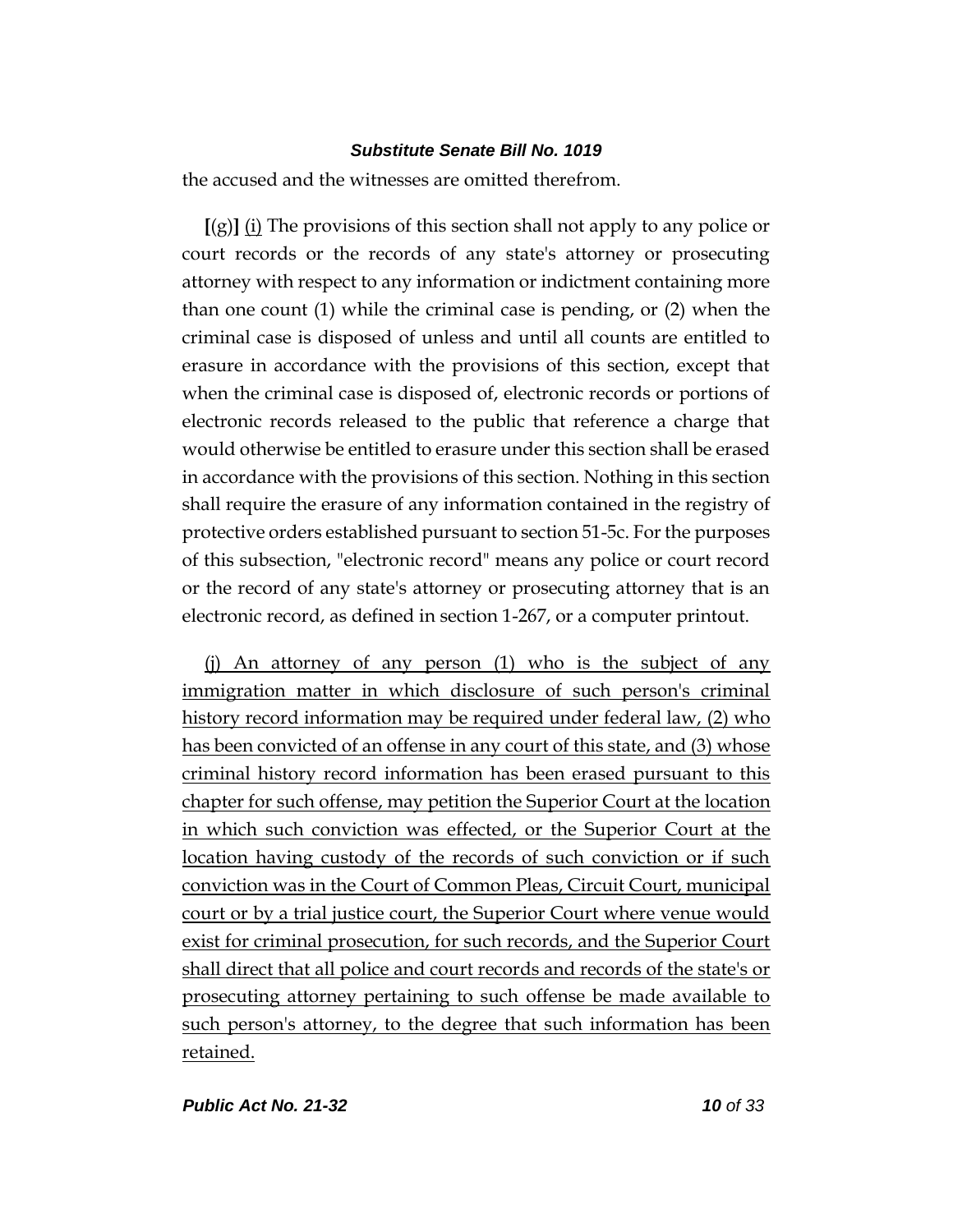(k) No fee shall be charged in any court with respect to any petition under this section.

**[**(h)**]** (l) For the purposes of this section, "court records" shall not include a record or transcript of the proceedings made or prepared by an official court reporter, assistant court reporter or monitor.

Sec. 4. Section 54-142d of the general statutes is repealed and the following is substituted in lieu thereof (*Effective January 1, 2023*):

Whenever any person has been convicted of an offense in any court in this state and such offense has been decriminalized subsequent to the date of such conviction, such person may file a petition with the superior court at the location in which such conviction was effected, or with the superior court at the location having custody of the records of such conviction **[**or with the records center of the Judicial Department**]** if such conviction was in the Court of Common Pleas, Circuit Court, municipal court or by a trial justice, in the Superior Court where venue would currently exist for criminal prosecution, for an order of erasure, and the Superior Court **[**or records center of the Judicial Department**]** shall immediately direct all police and court records and records of the state's or prosecuting attorney pertaining to such **[**case**]** offense to be physically destroyed.

Sec. 5. (NEW) (*Effective January 1, 2023*) (a) The Department of Emergency Services and Public Protection, in consultation with the Judicial Branch and the Criminal Justice Information System Governing Board established pursuant to section 54-142q of the general statutes, shall develop and implement automated processes for erasure pursuant to section 54-142a of the general statutes, as amended by this act.

(b) The department may, within available appropriations, disseminate information, including posting information on its Internet web site, regarding records that are subject to erasure under the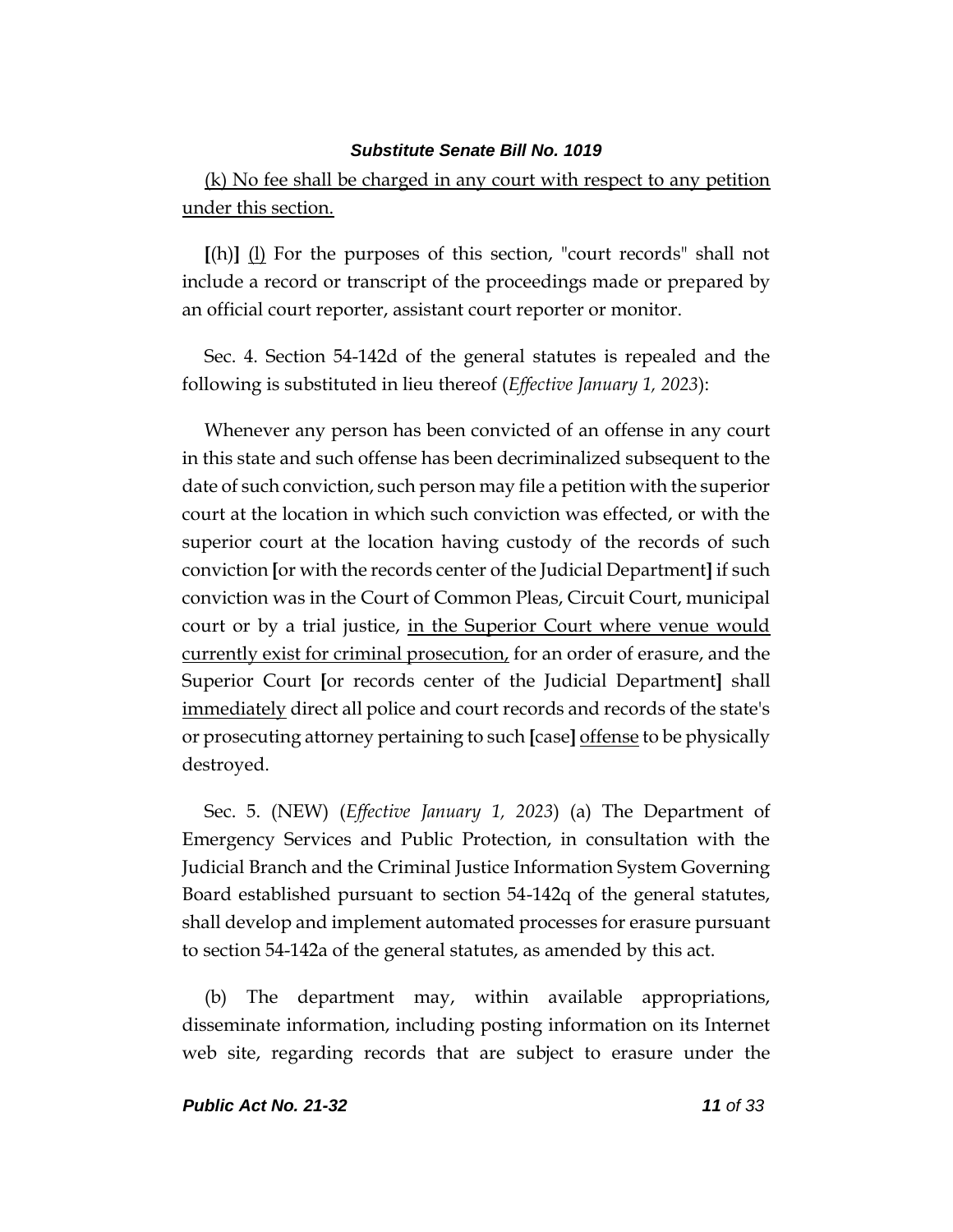provisions of this section.

(c) Nothing in this section shall be construed to require the destruction of paper records.

Sec. 6. Section 54-142e of the general statutes is repealed and the following is substituted in lieu thereof (*Effective January 1, 2023*):

(a) Notwithstanding the provisions of subsection **[**(e)**]** (g) of section 54-142a, as amended by this act, and section 54-142c, with respect to any person, including, but not limited to, a consumer reporting agency as defined in subsection (i) of section 31-51i, as amended by this act, or a background screening provider or similar data-based service or company, that purchases criminal matters of public record, as defined in said subsection (i), from the Judicial Department or any criminal justice agency pursuant to subsection (b) of section 54-142g, as amended by this act, the department shall make available to such person information concerning such criminal matters of public record that have been erased pursuant to section 54-142a, as amended by this act. Such information may include docket numbers or other information that permits the person to identify and permanently delete records that have been erased pursuant to section 54-142a, as amended by this act.

(b) Each person, including, but not limited to, a consumer reporting agency or background screening provider or similar data-based service or company, that has purchased records of criminal matters of public record from the Judicial Department or any criminal justice agency shall, prior to disclosing such records, (1) purchase from the Judicial Department or such criminal justice agency, on a monthly basis or on such other schedule as the Judicial Department or such criminal justice agency may establish, any updated criminal matters of public record or information available for the purpose of complying with this section, and (2) update its records of criminal matters of public record to permanently delete such erased records not later than thirty calendar

*Public Act No. 21-32 12 of 33*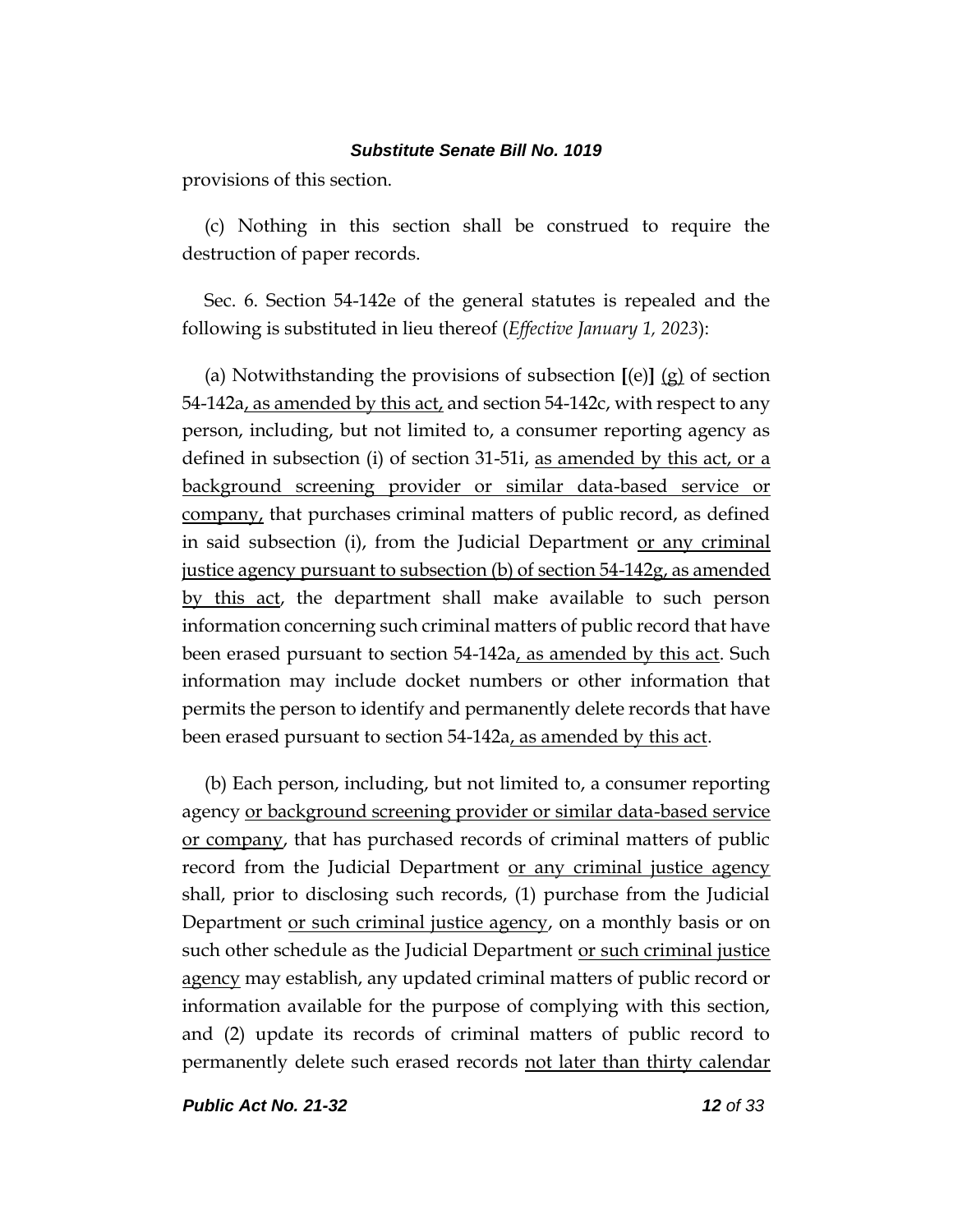days after receipt of information on the erasure of criminal records pursuant to section 54-142a, as amended by this act. Such person shall not further disclose such erased records.

Sec. 7. Subsection (c) of section 29-11 of the general statutes is repealed and the following is substituted in lieu thereof (*Effective July 1, 2021*):

(c) (1) The Commissioner of Emergency Services and Public Protection shall charge the following fees for the service indicated: **[**(1)**]** (A) Name search, thirty-six dollars; **[**(2)**]** (B) fingerprint search, seventyfive dollars; **[**(3)**]** (C) personal record search, seventy-five dollars; **[**(4)**]** (D) letters of good conduct search, seventy-five dollars; **[**(5)**]** (E) bar association search, seventy-five dollars; **[**(6)**]** (F) fingerprinting, fifteen dollars; **[**(7)**]** and (G) criminal history record information search, seventy-five dollars. Except as provided in subsection (b) of this section, the provisions of this subsection shall not apply to any federal, state or municipal agency.

(2) The commissioner may waive fees imposed under subparagraph (G) of subdivision (1) of this subsection for any applicant requesting a criminal history record information search for the purpose of applying for a pardon authorized pursuant to section 54-124a, as amended by this act, provided such applicant completes a form prescribed by the Department of Emergency Services and Public Protection representing such person's indigency.

Sec. 8. Subsection (d) of section 54-142k of the general statutes is repealed and the following is substituted in lieu thereof (*Effective January 1, 2023*):

(d) Nonconviction information shall be available to the subject of the information and to the subject's attorney pursuant to this subsection and subsection (e) of this section. Any person shall, upon satisfactory proof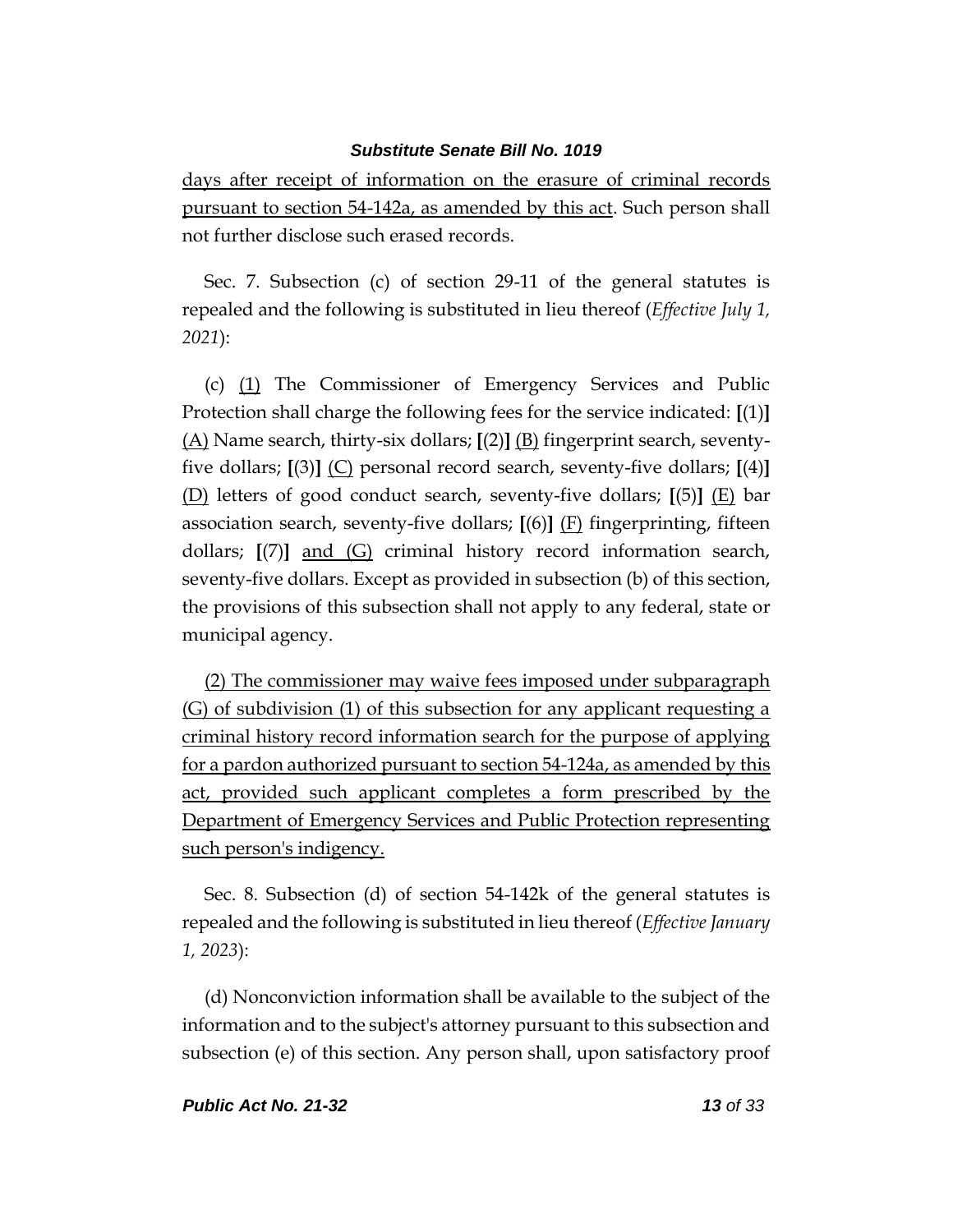of the person's identity, be entitled to inspect, for purposes of verification and correction, any nonconviction information relating to the person and upon the person's request shall be given a computer printout or photocopy of such information for which a reasonable fee may be charged, provided no erased record may be released except as provided in subsection **[**(f)**]** (h) of section 54-142a, as amended by this act. Before releasing any exact reproductions of nonconviction information to the subject of the information, the agency holding such information may remove all personal identifying information from such reproductions.

Sec. 9. (NEW) (*Effective January 1, 2023*) For purposes of this section, sections 11, 12, 16 to 24, inclusive, and 26 of this act, sections 8-265c and 8-315 of the general statutes, as amended by this act, subsection (b) of section 10a-6 of the general statutes, as amended by this act, and sections 31-51i, 38a-358, 38a-447, 46a-74, 46a-79, 46a-80 and 46a-81 of the general statutes, as amended by this act:

(1) "Commission" means the Commission on Human Rights and Opportunities created by section 46a-52 of the general statutes;

(2) "Criminal history record information" means court records and information obtained from the Judicial Department or any criminal justice agency relating to arrests, releases, detentions, indictments, informations or other formal criminal charges or any events and outcomes arising from those arrests, releases, detentions, including pleas, trials, sentences, appeals, incarcerations, correctional supervision, paroles and releases, outstanding judgments and any other conviction information, as defined in section 54-142g of the general statutes, as amended by this act;

(3) "Employer" includes the state and all political subdivisions of the state and means any person or employer with one or more persons in such person's or employer's employ;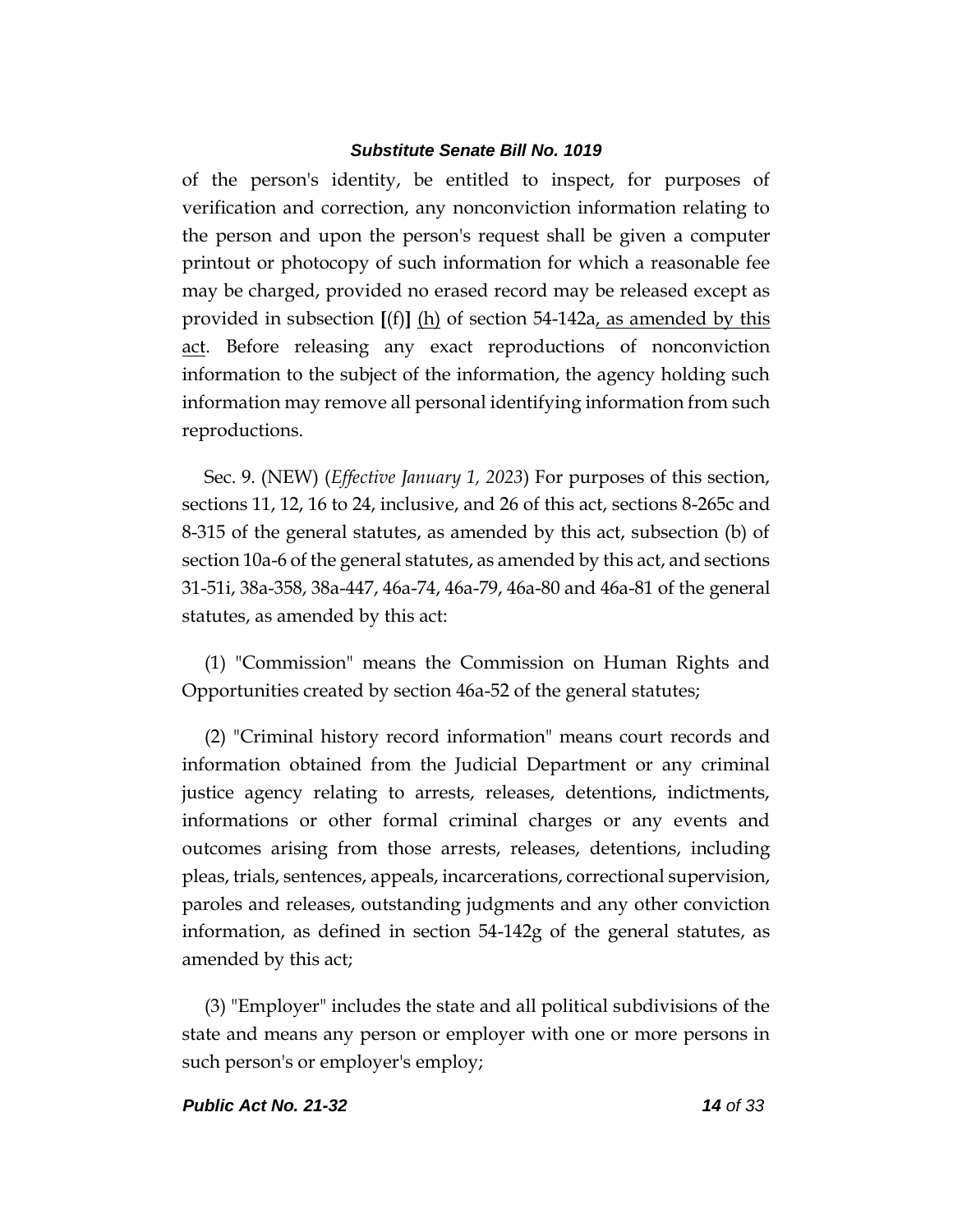(4) "Erased criminal history record information" means (A) criminal history record information that has been erased pursuant to section 54- 142a of the general statutes, as amended by this act, or section 54-76o of the general statutes, or any other provision of the general statutes or other operation of law; (B) information relating to persons granted youthful offender status pursuant to section 46b-146 of the general statutes; and (C) continuances of a criminal case that are more than thirteen months old; and

(5) "Place of public accommodation, resort or amusement" means any establishment that caters or offers its services or facilities or goods to the general public, including, but not limited to, any commercial property or building lot on which it is intended that a commercial building will be constructed or offered for sale or rent.

Sec. 10. Subdivisions (7) and (8) of section 46a-51 of the general statutes are repealed and the following is substituted in lieu thereof (*Effective January 1, 2023*):

(7) "Discriminatory employment practice" means any discriminatory practice specified in subsection (b), (d), (e) or (f) of section 31-51i, as amended by this act, or section 46a-60 or 46a-81c;

(8) "Discriminatory practice" means a violation of section 4a-60, 4a-60a, 4a-60g, 31-40y, subsection (b) of section 31-51i, as amended by this act, subsection (d), (e) or (f) of section 31-51i, as amended by this act, subparagraph (C) of subdivision (15) of section 46a-54, subdivisions (16) and (17) of section 46a-54, section 46a-58, 46a-59, 46a-60, 46a-64, 46a-64c, 46a-66, 46a-68, 46a-68c to 46a-68f, inclusive, or 46a-70 to 46a-78, inclusive, subsection (a) of section 46a-80, as amended by this act, or sections 46a-81b to 46a-81o, inclusive, and sections 11, 12, 16, 17, 23, 24 and section 26 of this act;

Sec. 11. (NEW) (*Effective October 1, 2021*) On and after January 1, 2023,

#### *Public Act No. 21-32 15 of 33*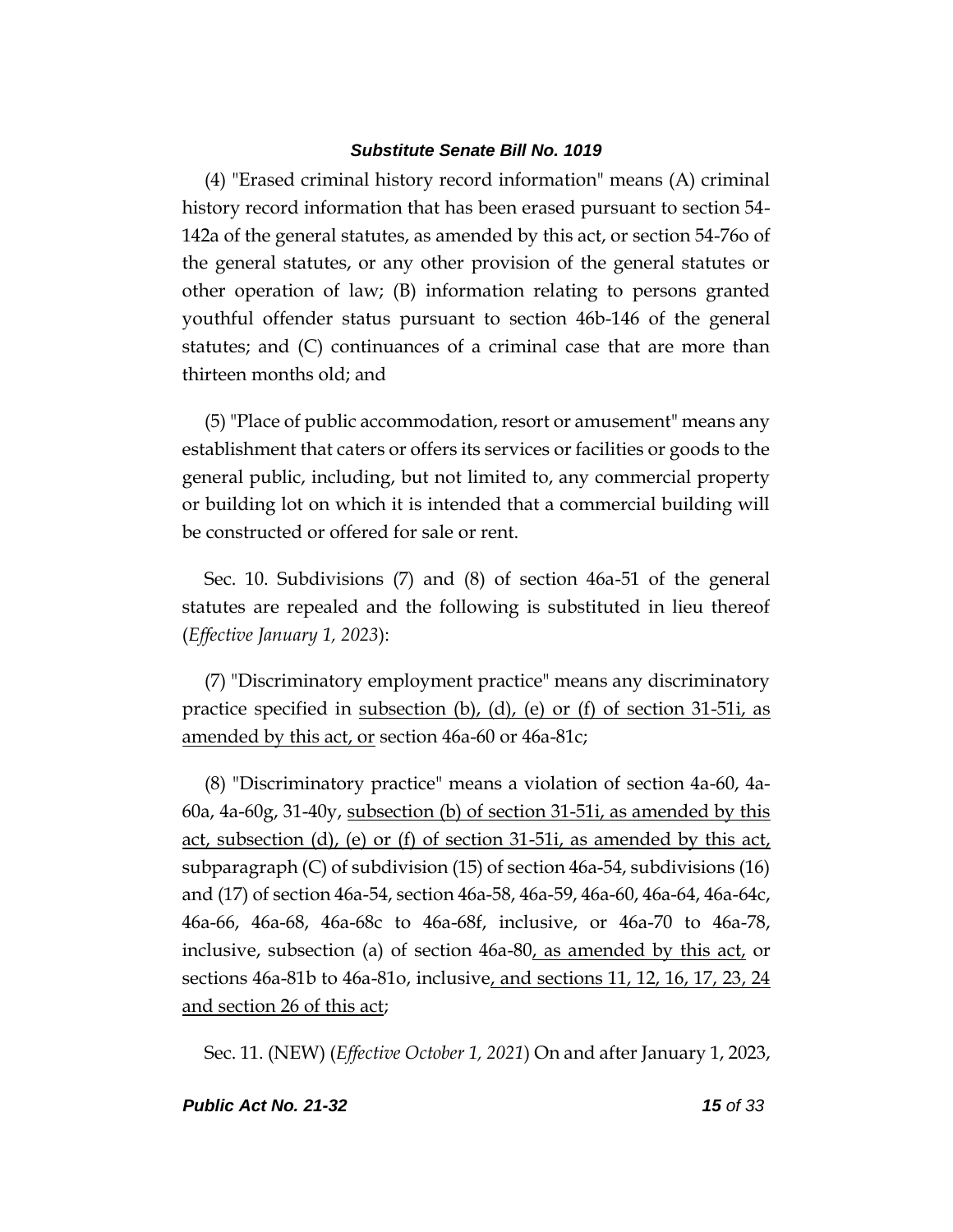it shall be a discriminatory practice for any person to subject, or cause to be subjected, any other person to the deprivation of any rights, privileges or immunities, secured or protected by the Constitution or laws of this state or of the United States, on account of a person's erased criminal history record information.

Sec. 12. (NEW) (*Effective October 1, 2021*) (a) On and after January 1, 2023, it shall be a discriminatory practice:

(1) To refuse to sell or rent after the making of a bona fide offer, or to refuse to negotiate for the sale or rental of, or otherwise make unavailable or deny, a dwelling to any person on the basis of the erased criminal history record information of (A) such buyer or renter, (B) a person residing in or intending to reside in such dwelling after it is so sold, rented or made available, or (C) any person associated with such buyer or renter;

(2) To discriminate against any person in the terms, conditions or privileges of the sale or rental of a dwelling, or in the provision of services or facilities in connection therewith, on the basis of the erased criminal history record information of (A) such buyer or renter, (B) a person residing in or intending to reside in such dwelling after it is so sold, rented or made available, or (C) any person associated with such buyer or renter;

(3) To make, print or publish, or cause to be made, printed or published any notice, statement or advertisement, with respect to the sale or rental of a dwelling that indicates any preference, limitation or discrimination, or to intend to make any such preference, limitation or discrimination, based on the erased criminal history record information of  $(A)$  a potential buyer or renter,  $(B)$  a person intending to reside in such dwelling after it is sold, rented or made available, or (C) any person associated with such potential buyer or renter;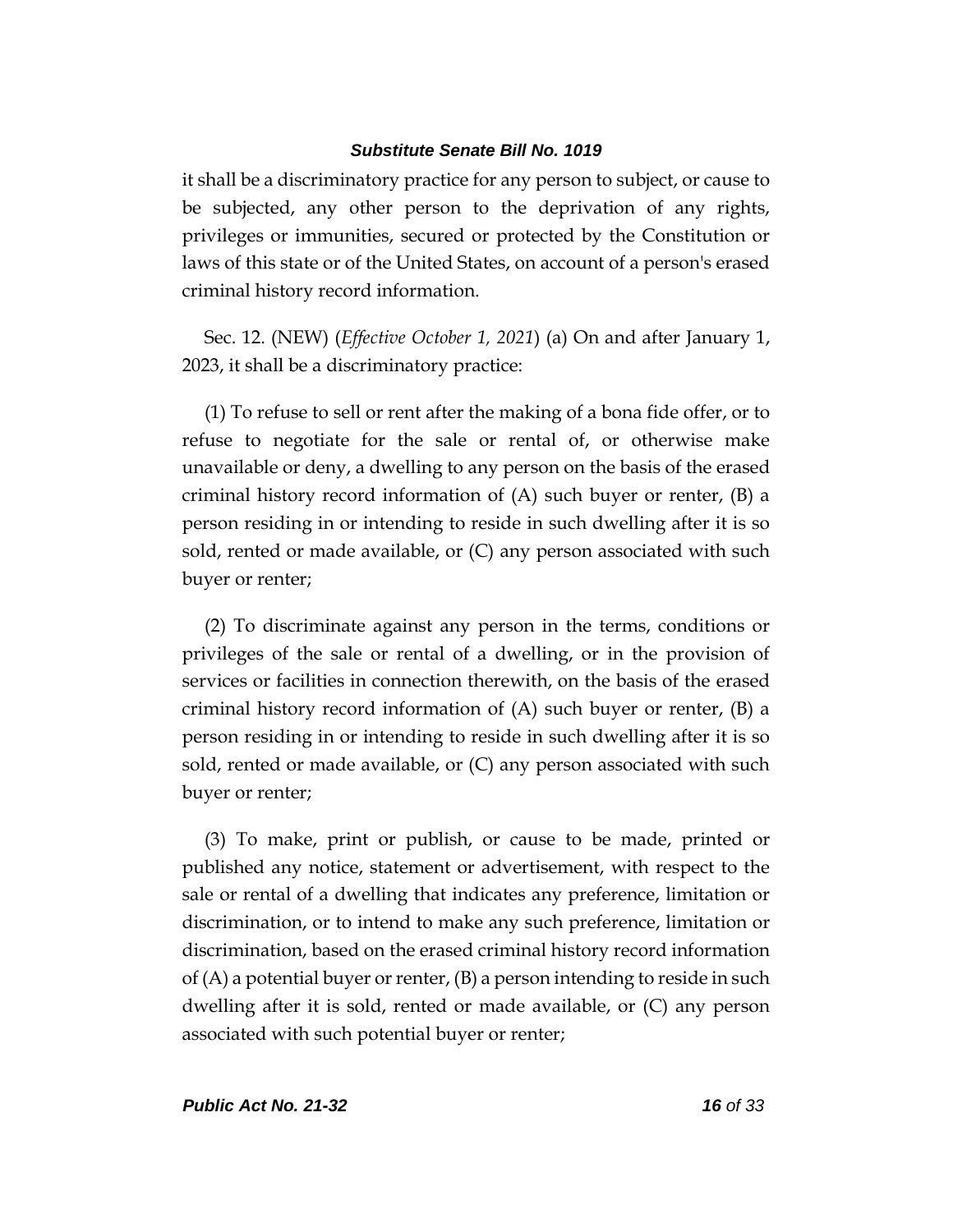(4) To represent to any person that any dwelling is not available for inspection, sale or rental when such dwelling is in fact so available, on the basis of the erased criminal history record information of (A) a potential buyer or renter, (B) a person intending to reside in such dwelling after it is so sold, rented or made available, or (C) any person associated with such potential buyer or renter;

(5) For profit, to induce or attempt to induce any person to sell or rent any dwelling by representations regarding the entry or prospective entry into the neighborhood of a person or persons with erased criminal history record information;

(6) For any person or other entity engaging in residential real estaterelated transactions to discriminate against any person in making available such a transaction, or in the terms or conditions of such a transaction, on the basis of the erased criminal history record information of (A) the other party in the transaction, (B) a person residing in or intending to reside in a dwelling with such other party, or (C) any person associated with such other party;

(7) To deny any person access to or membership or participation in any multiple-listing service, real estate brokers' organization or other service, organization or facility relating to the business of selling or renting dwellings, or to discriminate against that person in the terms or conditions of such access, membership or participation, on account of that person's erased criminal history record information; or

(8) To coerce, intimidate, threaten or interfere with any person in the exercise or enjoyment of, or on account of that person having exercised or enjoyed, or on account of that person having aided or encouraged any other person in the exercise or enjoyment of, any right granted or protected by this section.

(b) The provisions of this section shall not apply to (1) the rental of a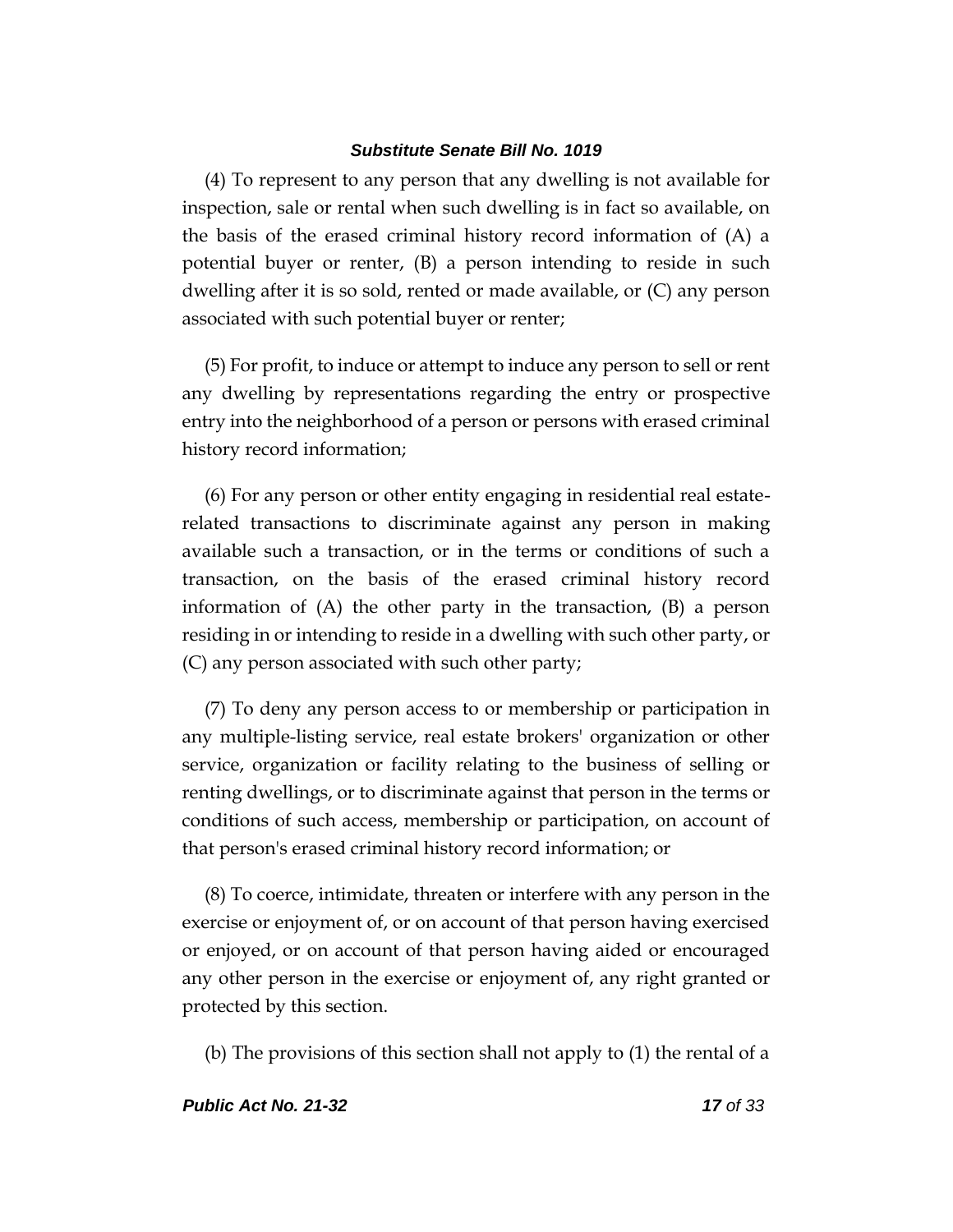room or rooms in a unit in a dwelling if the owner actually maintains and occupies part of such unit as the owner's residence, or (2) a unit in a dwelling containing not more than four units if the owner actually maintains and occupies one of such other units as the owner's residence.

(c) Nothing in this section limits the applicability of any reasonable state statute or municipal ordinance restricting the maximum number of persons permitted to occupy a dwelling.

(d) Nothing in this section prohibits a person engaged in the business of furnishing appraisals of real property to take into consideration factors other than a person's erased criminal history record.

Sec. 13. Section 8-265c of the general statutes is repealed and the following is substituted in lieu thereof (*Effective January 1, 2023*):

The authority shall require that occupancy of all housing financed or otherwise assisted under this chapter be open to all persons regardless of race, creed, color, national origin or ancestry, sex or gender identity or expression or erased criminal history record information, as defined in section 9 of this act, and that the contractors and subcontractors engaged in the construction or rehabilitation of such housing shall take affirmative action to provide equal opportunity for employment without discrimination as to race, creed, color, national origin or ancestry, sex, **[**or**]** gender identity or expression or erased criminal history record information.

Sec. 14. Section 8-315 of the general statutes is repealed and the following is substituted in lieu thereof (*Effective January 1, 2023*):

The municipality shall take all necessary steps to insure that occupancy of all housing financed or otherwise assisted pursuant to this chapter be open to all persons regardless of race, creed, color, national origin or ancestry, sex, gender identity or expression, age, **[**or**]** physical disability or erased criminal history record information, as defined in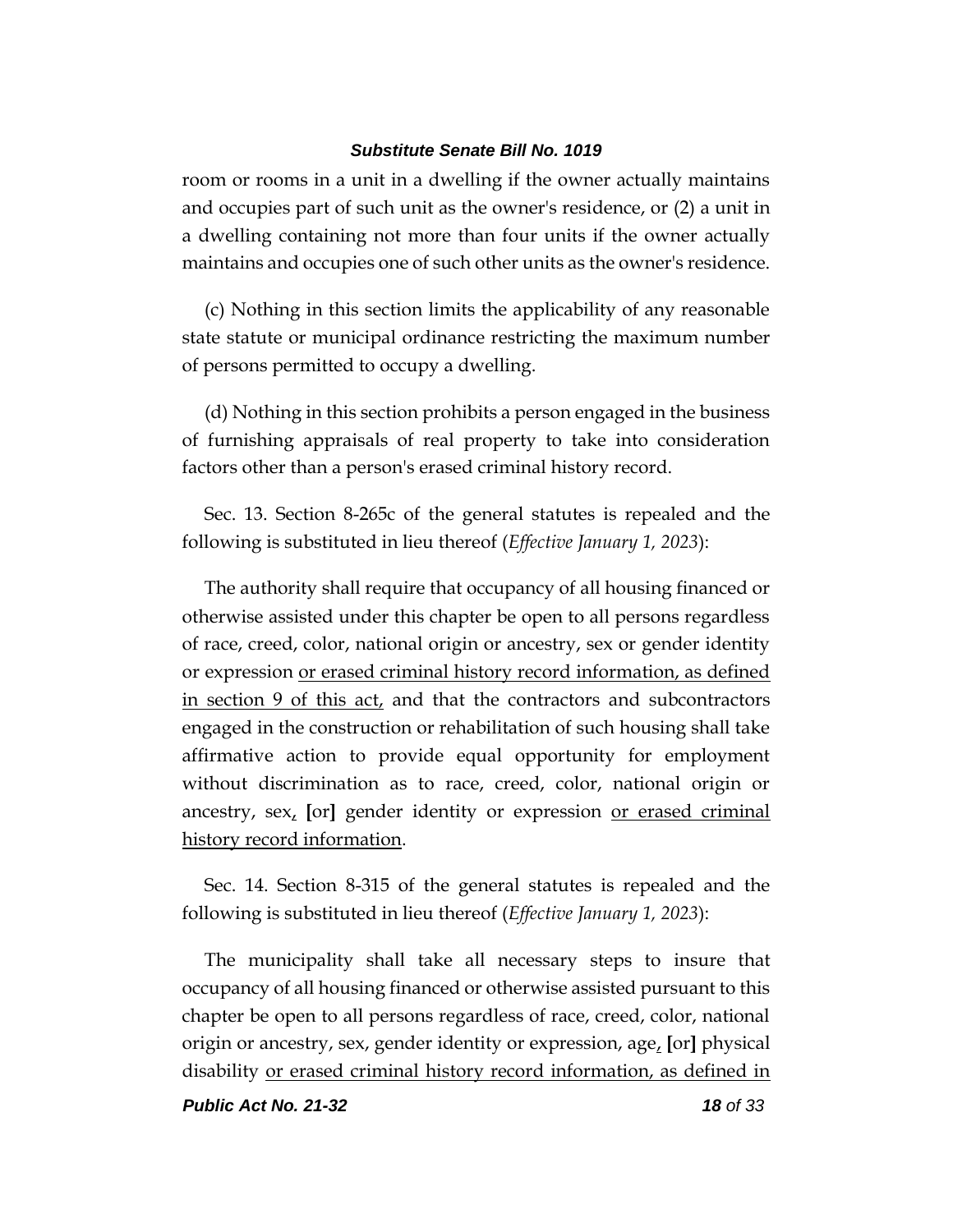### section 9 of this act.

Sec. 15. Section 31-51i of the general statutes is repealed and the following is substituted in lieu thereof (*Effective January 1, 2023*):

(a) For the purposes of this section, "employer" means **[**any person engaged in business who has one or more employees, including the state or any political subdivision of the state**]** employer, as defined in section 9 of this act.

(b) No employer shall inquire about a prospective employee's prior arrests, criminal charges or convictions on an initial employment application, unless (1) the employer is required to do so by an applicable state or federal law, or (2) a security or fidelity bond or an equivalent bond is required for the position for which the prospective employee is seeking employment.

(c) No employer or employer's agent, representative or designee may require an employee or prospective employee to disclose the existence of **[**any arrest, criminal charge or conviction, the records of which have been erased pursuant to section 46b-146, 54-76o or 54-142a**]** erased criminal history record information, as defined in section 9 of this act.

(d) An employment application form that contains any question concerning the criminal history of the applicant shall contain a notice, in clear and conspicuous language: (1) That the applicant is not required to disclose the existence of any **[**arrest, criminal charge or conviction, the records of which have been erased pursuant to section 46b-146, 54-76o or 54-142a**]** erased criminal history record information, (2) that **[**criminal records subject to erasure pursuant to section 46b-146, 54-76o or 54-142a**]** erased criminal history record information are records pertaining to a finding of delinquency or that a child was a member of a family with service needs, an adjudication as a youthful offender, a criminal charge that has been dismissed or nolled, a criminal charge for which the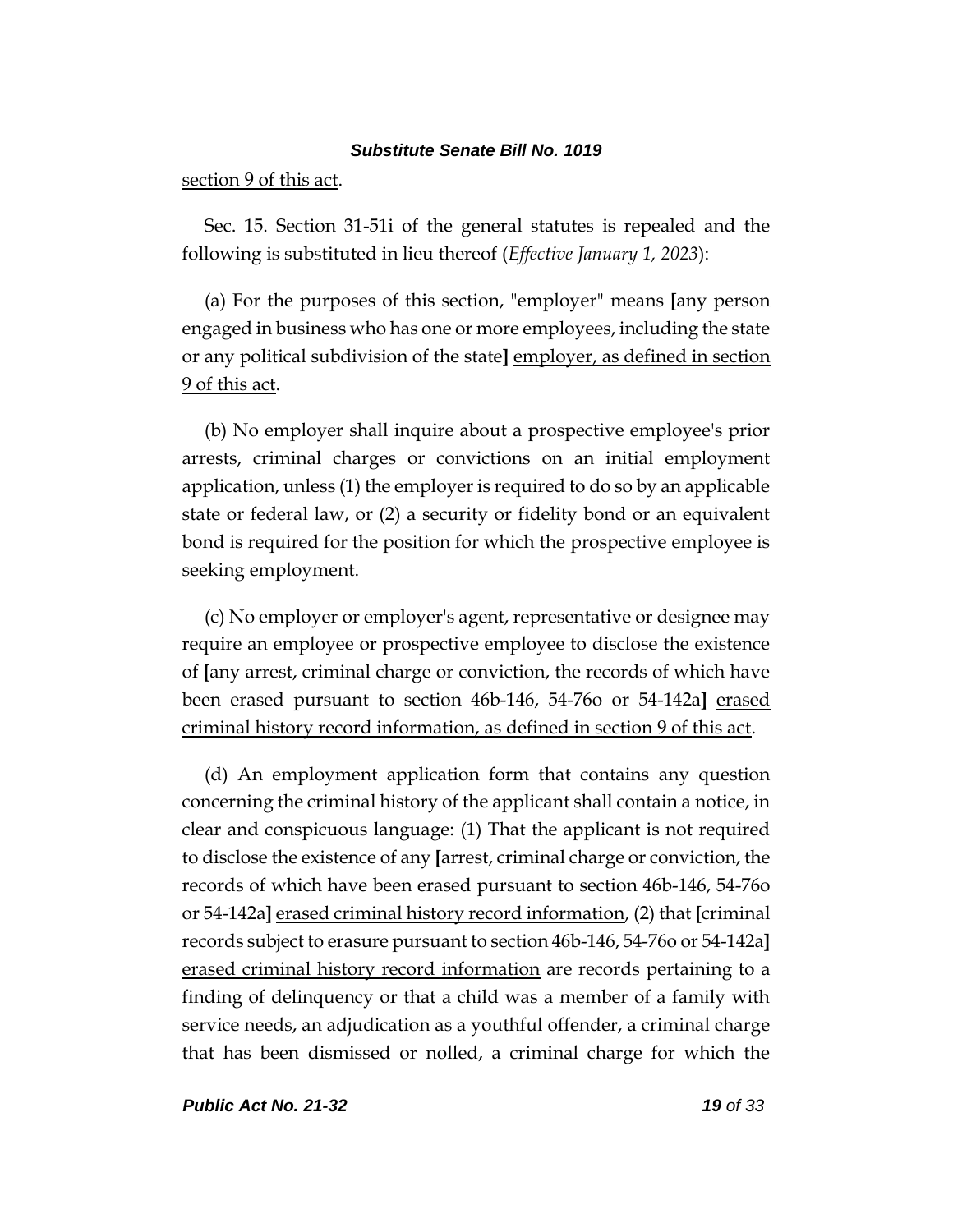person has been found not guilty or a conviction for which the person received an absolute pardon or criminal records that are erased pursuant to statute or by other operation of law, and (3) that any person **[**whose criminal records have been erased pursuant to section 46b-146, 54-76o or 54-142a**]** with erased criminal history record information shall be deemed to have never been arrested within the meaning of the general statutes with respect to the proceedings so erased and may so swear under oath.

(e) No employer or employer's agent, representative or designee shall deny employment to a prospective employee solely on the basis that the prospective employee **[**had a prior arrest, criminal charge or conviction, the records of which have been erased pursuant to section 46b-146, 54- 76o or 54-142a**]** has erased criminal history record information or that the prospective employee had a prior conviction for which the prospective employee has received a provisional pardon or certificate of rehabilitation pursuant to section 54-130a, as amended by this act, or a certificate of rehabilitation pursuant to section 54-108f.

(f) No employer or employer's agent, representative or designee shall discharge, or cause to be discharged, or in any manner discriminate against, any employee solely on the basis that the employee **[**had, prior to being employed by such employer, an arrest, criminal charge or conviction, the records of which have been erased pursuant to section 46b-146, 54-76o or 54-142a**]** has erased criminal history record information or that the employee had, prior to being employed by such employer, a prior conviction for which the employee has received a provisional pardon or certificate of rehabilitation pursuant to section 54- 130a, as amended by this act, or a certificate of rehabilitation pursuant to section 54-108f.

(g) The portion of an employment application form that contains information concerning the criminal history record of an applicant or employee shall only be available to the members of the personnel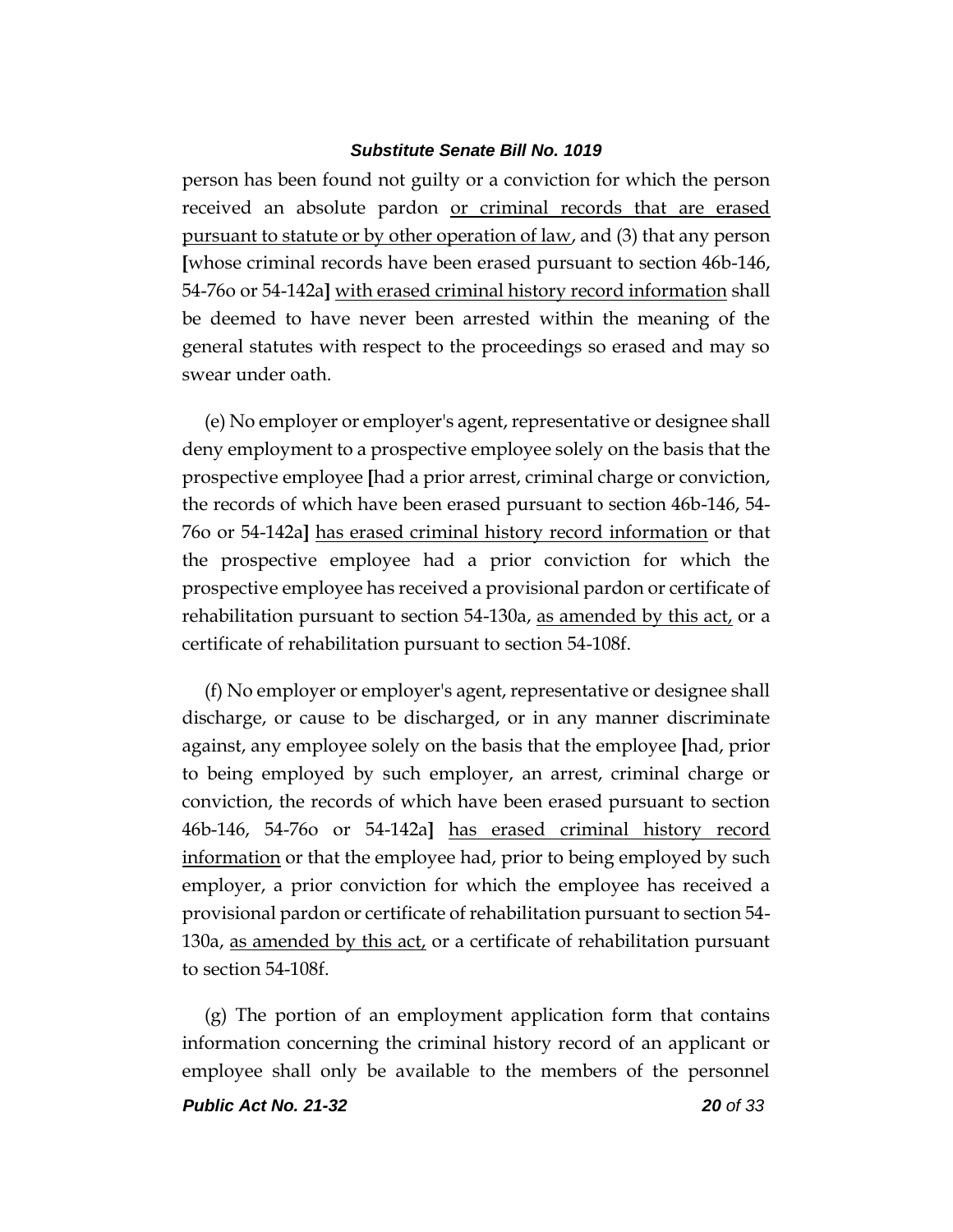department of the company, firm or corporation or, if the company, firm or corporation does not have a personnel department, the person in charge of employment, and to any employee or member of the company, firm or corporation, or an agent of such employee or member, involved in the interviewing of the applicant.

(h) Notwithstanding the provisions of subsection (g) of this section, the portion of an employment application form that contains information concerning the criminal history record of an applicant or employee may be made available as necessary to persons other than those specified in said subsection (g) by:

(1) A broker-dealer or investment adviser registered under chapter 672a in connection with (A) the possible or actual filing of, or the collection or retention of information contained in, a form U-4 Uniform Application for Securities Industry Registration or Transfer, (B) the compliance responsibilities of such broker-dealer or investment adviser under state or federal law, or  $(C)$  the applicable rules of self-regulatory organizations promulgated in accordance with federal law;

(2) An insured depository institution in connection with (A) the management of risks related to safety and soundness, security or privacy of such institution, (B) any waiver that may possibly or actually be sought by such institution pursuant to section 19 of the Federal Deposit Insurance Act, 12 USC 1829(a), (C) the possible or actual obtaining by such institution of any security or fidelity bond, or (D) the compliance responsibilities of such institution under state or federal law; and

(3) An insurance producer licensed under chapter 701a in connection with (A) the management of risks related to security or privacy of such insurance producer, or (B) the compliance responsibilities of such insurance producer under state or federal law.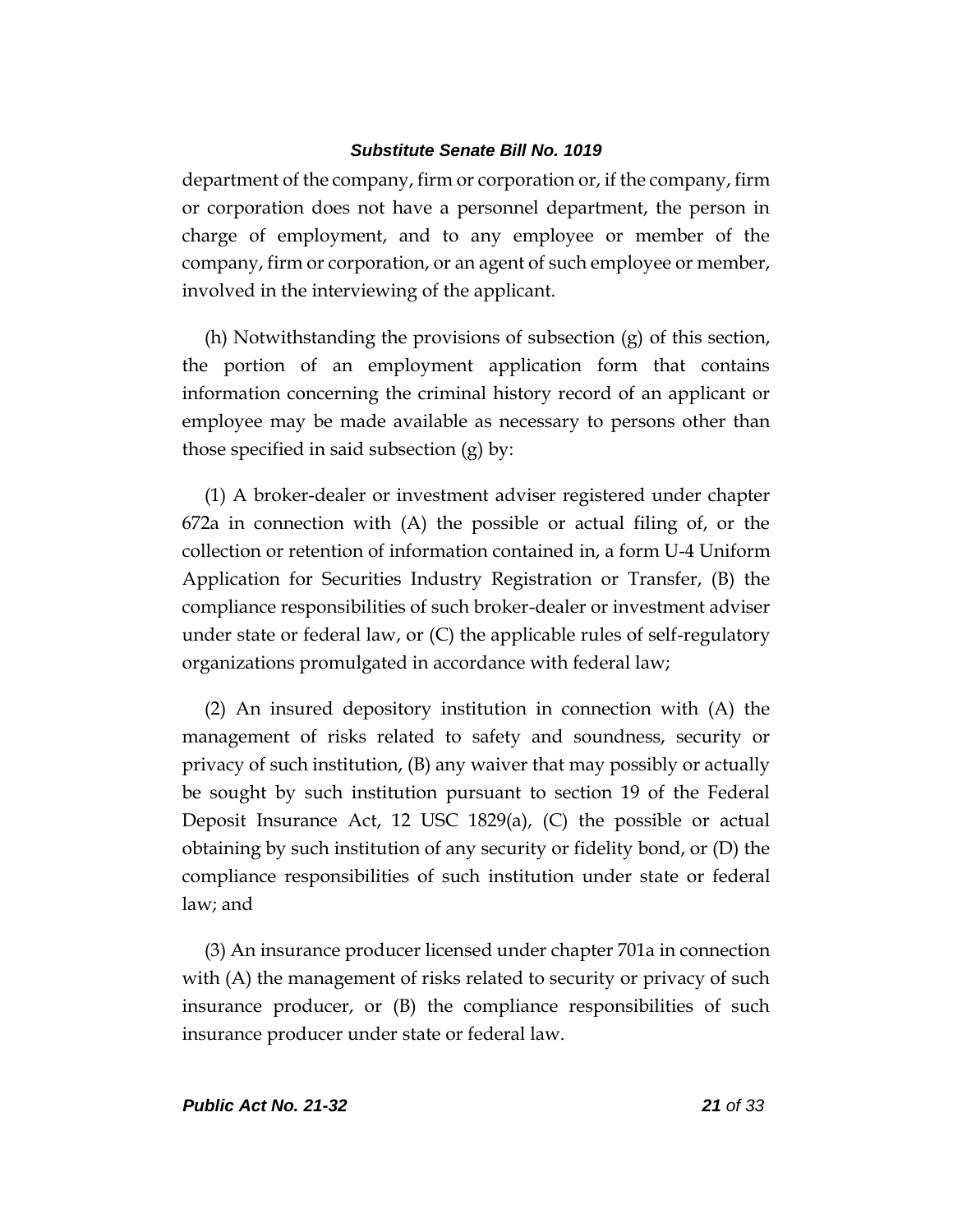(i) (1) For the purposes of this subsection: (A) "Consumer reporting agency" means any person who regularly engages, in whole or in part, in the practice of assembling or preparing consumer reports for a fee, which reports compile and report items of information on consumers that are matters of public record and are likely to have an adverse effect on a consumer's ability to obtain employment, but does not include any public agency; (B) "consumer report" means any written, oral or other communication of information bearing on an individual's credit worthiness, credit standing, credit capacity, character, general reputation, personal characteristics or mode of living; and (C) "criminal matters of public record" means information obtained from the Judicial Department or any criminal justice agency, as defined in section 54- 142g, as amended by this act, relating to arrests, indictments, convictions, outstanding judgments **[**,**]** and any other conviction information, as defined in section 54-142g, as amended by this act.

(2) Each consumer reporting agency that issues a consumer report that is used or is expected to be used for employment purposes and that includes in such report criminal matters of public record concerning the consumer shall:

(A) At the time the consumer reporting agency issues such consumer report to a person other than the consumer who is the subject of the report, provide the consumer who is the subject of the consumer report (i) notice that the consumer reporting agency is reporting criminal matters of public record, and (ii) the name and address of the person to whom such consumer report is being issued;

(B) Maintain procedures designed to ensure that any criminal matter of public record reported is complete and up-to-date as of the date the consumer report is issued, which procedures shall, at a minimum, conform to the requirements set forth in section 54-142e, as amended by this act.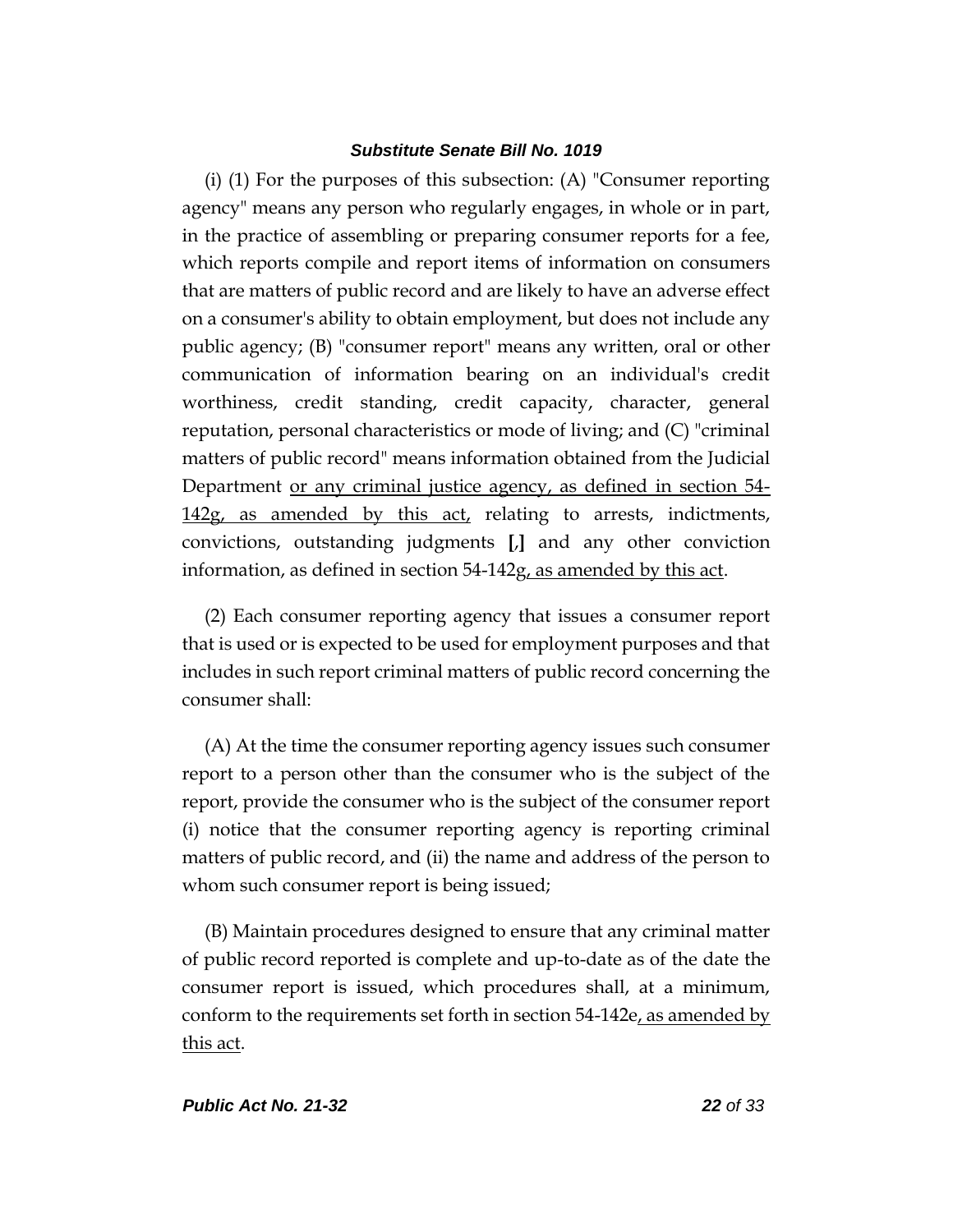(3) This subsection shall not apply in the case of an agency or department of the United States government seeking to obtain and use a consumer report for employment purposes if the head of the agency or department makes a written finding pursuant to 15 USC  $1681b(b)(4)(A)$ .

(j) An employee or prospective employee may file a complaint with the Labor Commissioner alleging an employer's violation of subsection (a), (c), (g), (h) or (i) of this section. For any alleged violation by an employer of subsection (b), (d), (e) or (f) of this section, an employee or prospective employee may file a complaint with the Commission on Human Rights and Opportunities pursuant to section 46a-82 or may bring an action in the Superior Court against the employer for violating this section for declaratory or injunctive relief, damages or any other remedy available under law, at the sole election of the employee or prospective employee.

Sec. 16. (NEW) (*Effective October 1, 2021*) On and after January 1, 2023, it shall be a discriminatory practice for: (1) An employer or employer's agent, representative or designee to discriminate against that person in compensation or in terms, conditions or privileges of employment on the basis of that person's erased criminal history record information, (2) any employment agency to fail or refuse to classify properly or refer for employment or otherwise to discriminate against any person on the basis of that person's erased criminal history record information, (3) a labor organization, on the basis of the erased criminal history record information of any person, to exclude from full membership rights or to expel from its membership that person or to discriminate in any way against any of its members or against any employer or any individual employed by an employer, or (4) any person, employer, employment agency or labor organization, to advertise employment opportunities in such a manner as to restrict such employment so as to discriminate against persons on the basis of their erased criminal history record

*Public Act No. 21-32 23 of 33*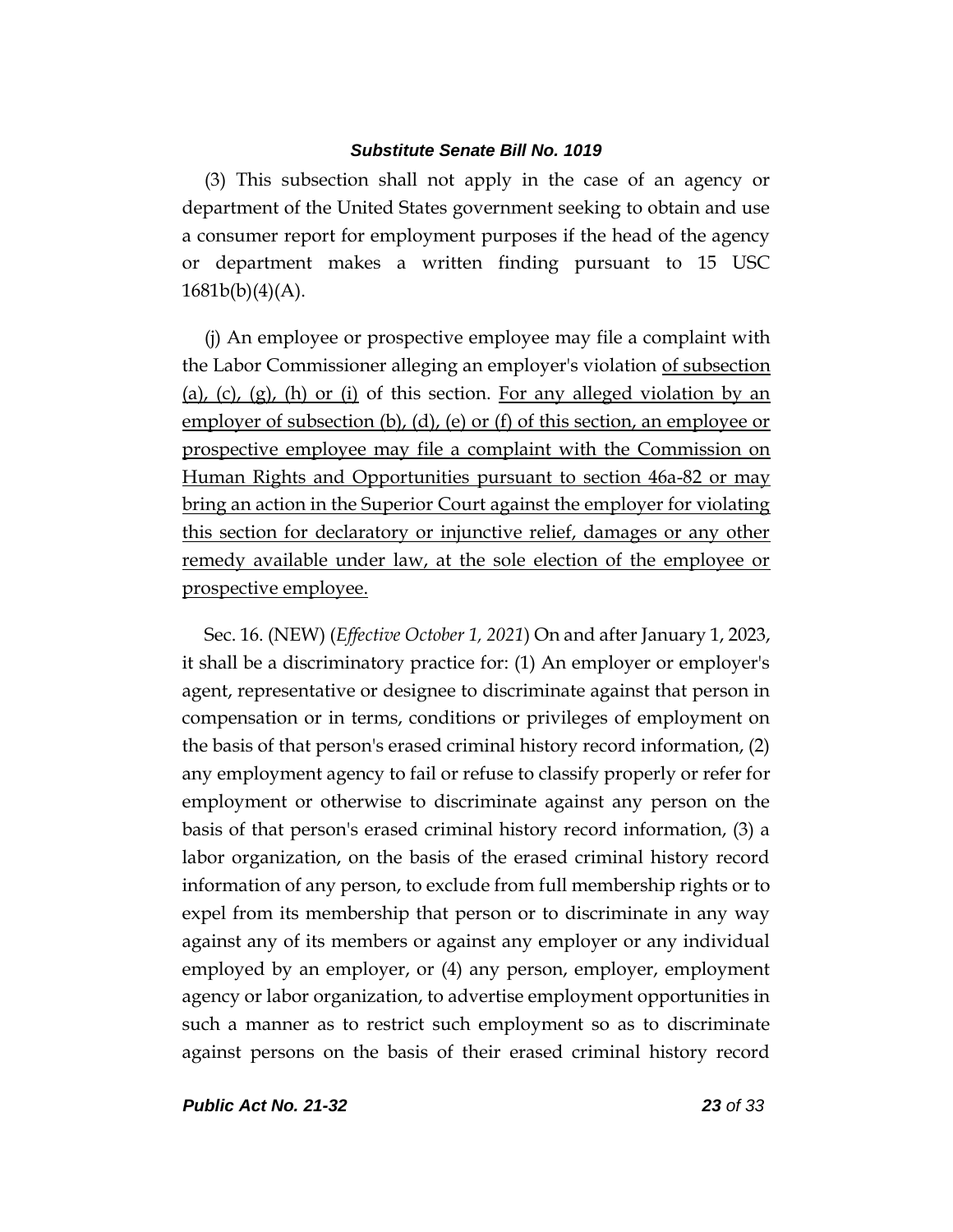information.

Sec. 17. (NEW) (*Effective October 1, 2021*) (a) On and after January 1, 2023, it shall be a discriminatory practice for any association, board or other organization the principal purpose of which is the furtherance of the professional or occupational interests of its members, whose profession, trade or occupation requires a state license, to refuse to accept a person as a member of such association, board or organization solely on the basis of that person's erased criminal history record information.

(b) Any association, board or other organization that violates the provisions of this section shall be fined not less than one hundred dollars or more than five hundred dollars.

Sec. 18. (NEW) (*Effective October 1, 2021*) On and after January 1, 2023, state officials and supervisory personnel shall recruit, appoint, assign, train, evaluate and promote state personnel on the basis of merit and qualifications, without regard for erased criminal history record information.

Sec. 19. (NEW) (*Effective October 1, 2021*) On and after January 1, 2023, no state department, board or agency may grant, deny or revoke the license or charter of any person on the basis of that person's erased criminal history record information, except that the Department of Motor Vehicles may consider erased criminal history record information to the extent required by 49 CFR 384, as amended from time to time.

Sec. 20. (NEW) (*Effective October 1, 2021*) On and after January 1, 2023, all educational, counseling and vocational guidance programs and all apprenticeship and on-the-job training programs of state agencies, or in which state agencies participate, shall be open to all qualified persons, without regard to a person's erased criminal history record information.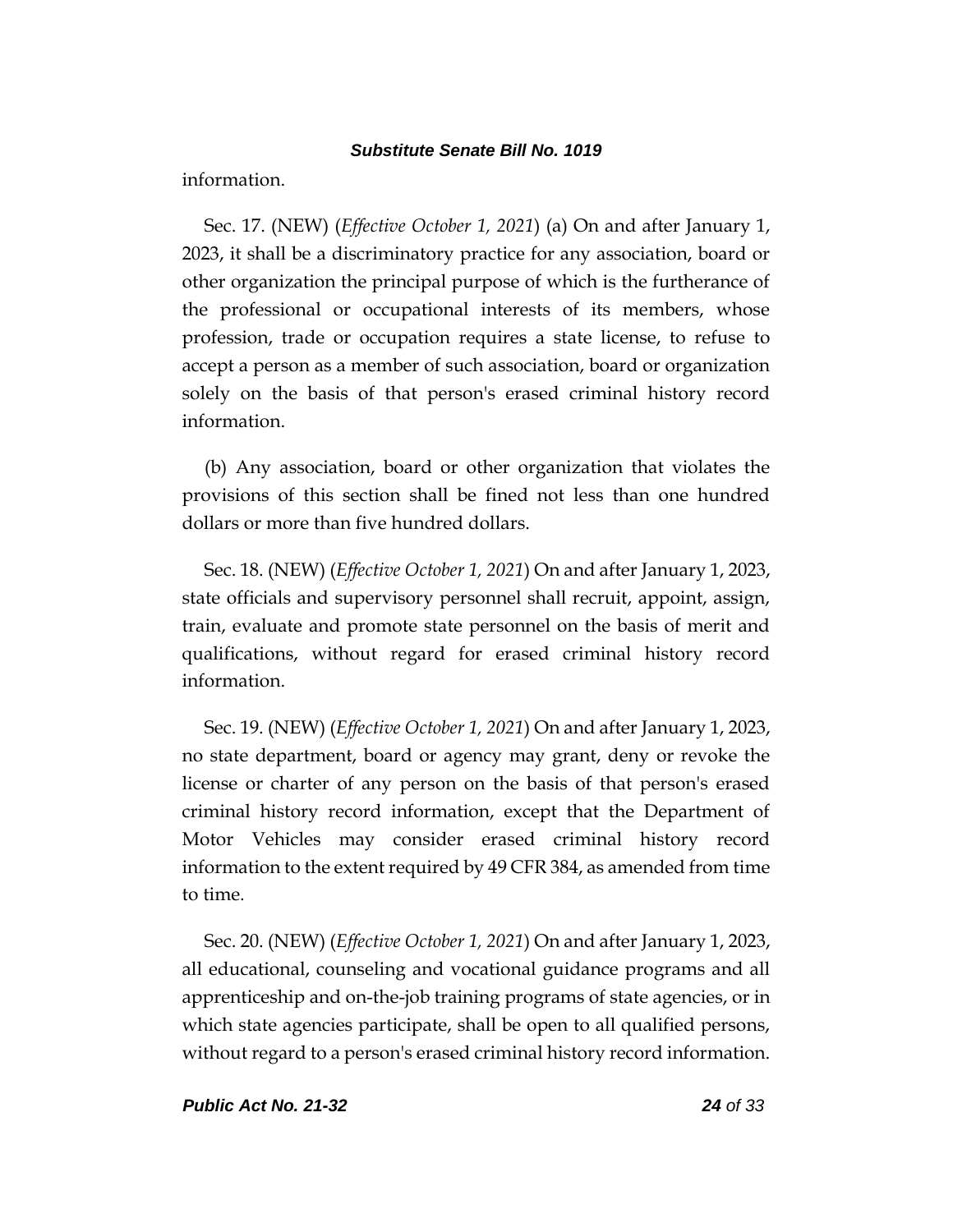Sec. 21. (NEW) (*Effective October 1, 2021*) On and after January 1, 2023, erased criminal history record information shall not be considered as a limiting factor in state-administered programs involving the distribution of funds to qualify applicants for benefits authorized by law.

Sec. 22. (NEW) (*Effective October 1, 2021*) On and after January 1, 2023, services of every state agency shall be performed without discrimination on the basis of erased criminal history record information.

Sec. 23. (NEW) (*Effective October 1, 2021*) On and after January 1, 2023, it shall be a discriminatory practice to:

(1) Deny any person within the jurisdiction of this state full and equal accommodations in any place of public accommodation, resort or amusement on the basis of that person's erased criminal history record information, subject only to the conditions and limitations established by law and applicable alike to all persons; or

(2) Discriminate, segregate or separate on account of erased criminal history record information.

Sec. 24. (NEW) (*Effective October 1, 2021*) On and after January 1, 2023, it shall be a discriminatory practice for the state system of higher education to deny a person the opportunity for higher education on the basis of erased criminal history record information.

Sec. 25. Subsection (b) of section 10a-6 of the general statutes is repealed and the following is substituted in lieu thereof (*Effective January 1, 2023*):

(b) Within the limits of authorized expenditures, the policies of the state system of higher education shall be consistent with (1) the following goals: (A) To ensure that no qualified person be denied the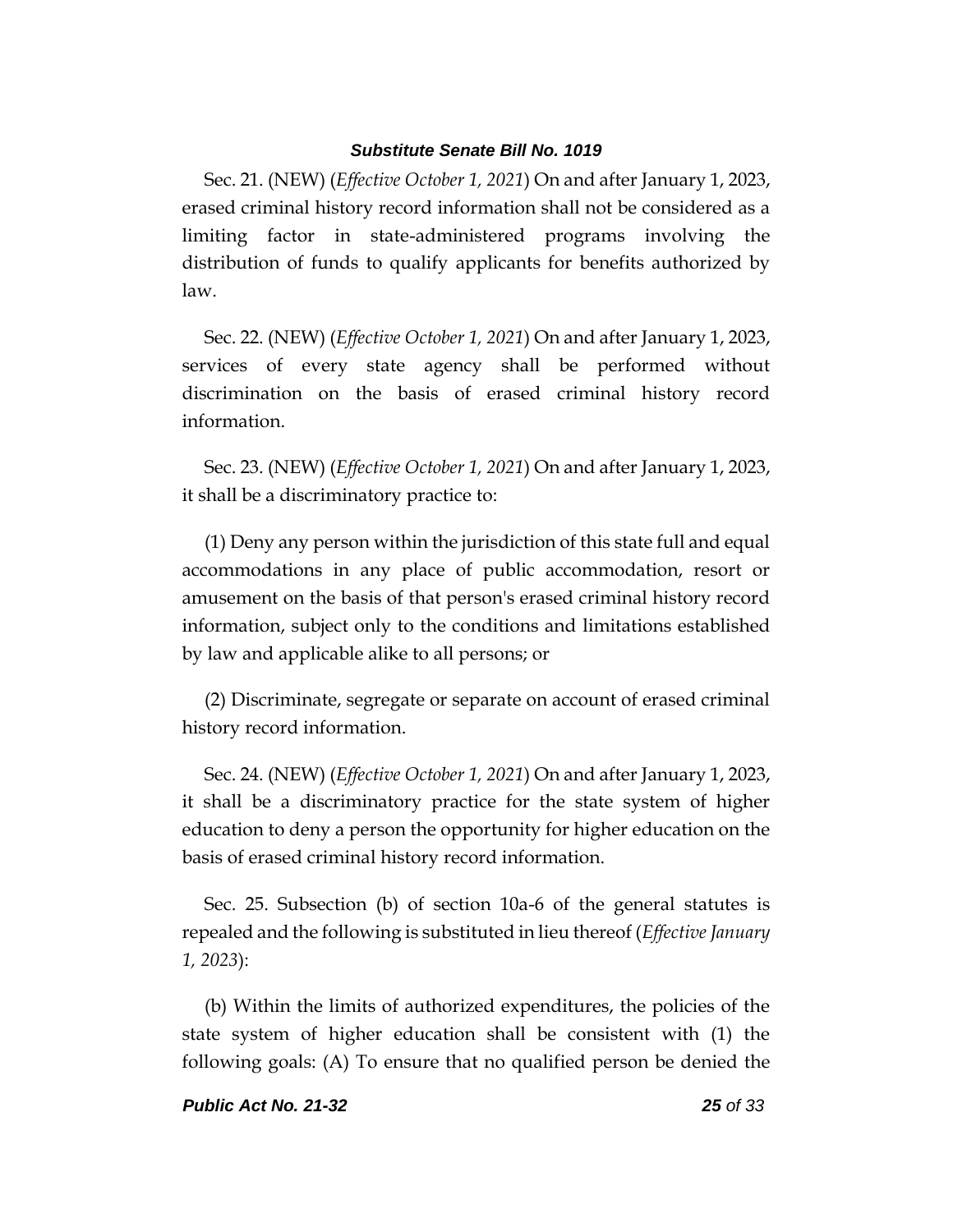opportunity for higher education on the basis of age, sex, gender identity or expression, ethnic background or social, physical or economic condition, or erased criminal history record information, as defined in section 9 of this act,  $(B)$  to protect academic freedom,  $(C)$  to provide opportunities for education and training related to the economic, cultural and educational development of the state, (D) to assure the fullest possible use of available resources in public and private institutions of higher education, (E) to maintain standards of quality ensuring a position of national leadership for state institutions of higher education, (F) to apply the resources of higher education to the problems of society, and (G) to foster flexibility in the policies and institutions of higher education to enable the system to respond to changes in the economy, society, technology and student interests; and (2) the goals for higher education in the state identified in section 10a-11c. Said board shall review recent studies of the need for higher education services, with special attention to those completed pursuant to legislative action, and to meet such needs shall initiate additional programs or services through one or more of the constituent units.

Sec. 26. (NEW) (*Effective October 1, 2021*) On and after January 1, 2023, it shall be a discriminatory practice for any creditor to discriminate on the basis of erased criminal record history information, against any person eighteen years of age or over in any credit transaction.

Sec. 27. Section 38a-358 of the general statutes is repealed and the following is substituted in lieu thereof (*Effective January 1, 2023*):

The declination, cancellation or nonrenewal of a policy for private passenger nonfleet automobile insurance is prohibited if the declination, cancellation or nonrenewal is based: (1) On the race, religion, nationality or ethnicity of the applicant or named insured; (2) solely on the lawful occupation or profession of the applicant or named insured, except that this provision shall not apply to any insurer which limits its market to one lawful occupation or profession or to several related lawful

*Public Act No. 21-32 26 of 33*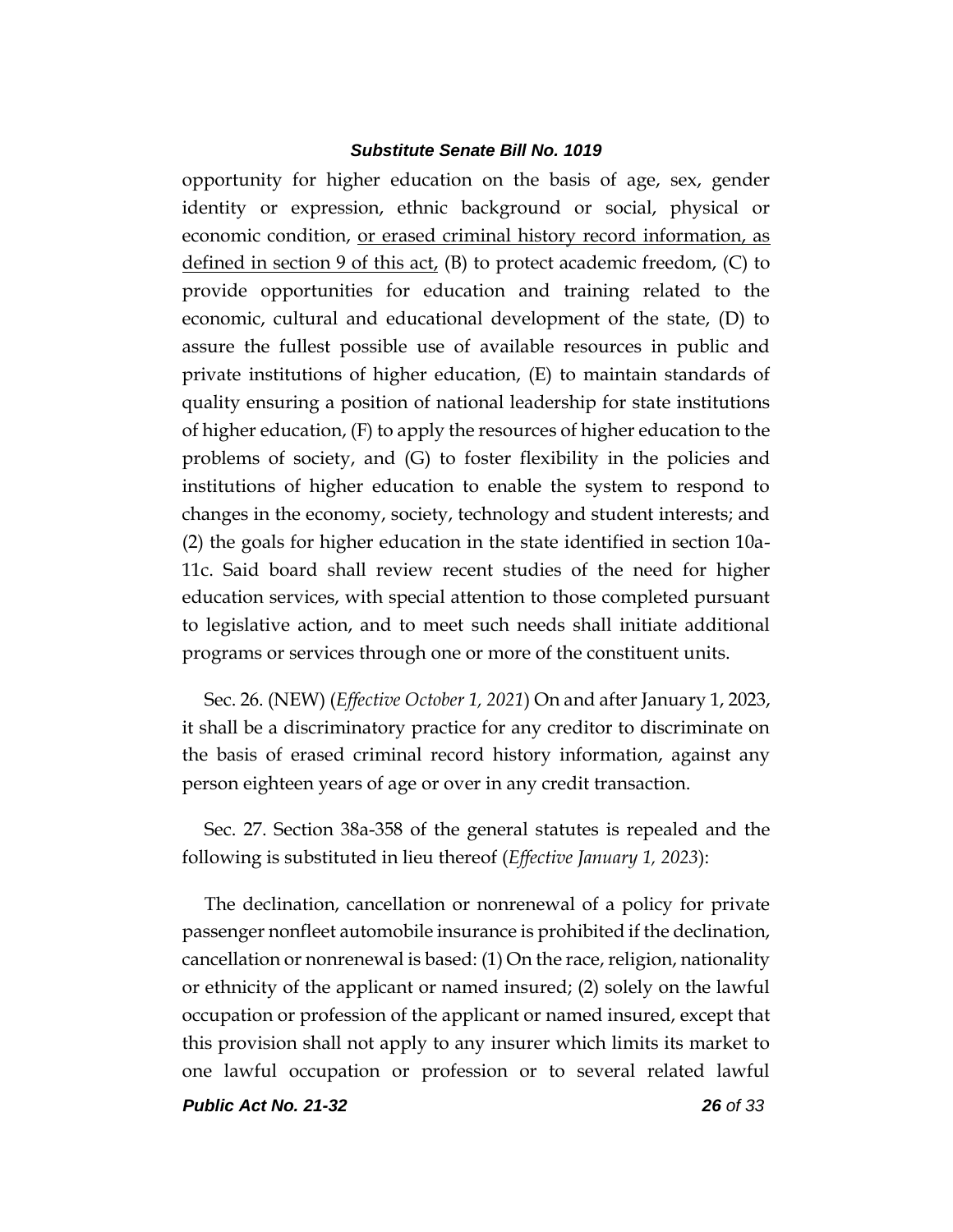occupations or professions; (3) on the principal location of the insured motor vehicle unless such decision is for a business purpose which is not a mere pretext for unfair discrimination; (4) solely on the age, sex, gender identity or expression, **[**or**]** marital status or erased criminal history record information, as defined in section 9 of this act, of an applicant or an insured, except that this subdivision shall not apply to an insurer in an insurer group if one or more other insurers in the group would not decline an application for essentially similar coverage based upon such reasons; (5) on the fact that the applicant or named insured previously obtained insurance coverage through a residual market; (6) on the fact that another insurer previously declined to insure the applicant or terminated an existing policy in which the applicant was the named insured; (7) the first or second accident within the current experience period in relation to which the applicant or insured was not convicted of a moving traffic violation and was not at fault; or (8) solely on information contained in an insured's or applicant's credit history or credit rating or solely on an applicant's lack of credit history. For the purposes of subdivision (8) of this section, an insurer shall not be deemed to have declined, cancelled or nonrenewed a policy if coverage is available through an affiliated insurer.

Sec. 28. Section 38a-447 of the general statutes is repealed and the following is substituted in lieu thereof (*Effective January 1, 2023*):

No life insurance company doing business in this state may: (1) Make any distinction or discrimination between persons on the basis of race or erased criminal history record information, as defined in section 9 of this act, as to the premiums or rates charged for policies upon the lives of such persons; (2) demand or require greater premiums from persons of one race than such as are at that time required by that company from persons of another race of the same age, sex, general condition of health and hope of longevity; (3) demand or require greater premiums from persons with erased criminal history record information than such as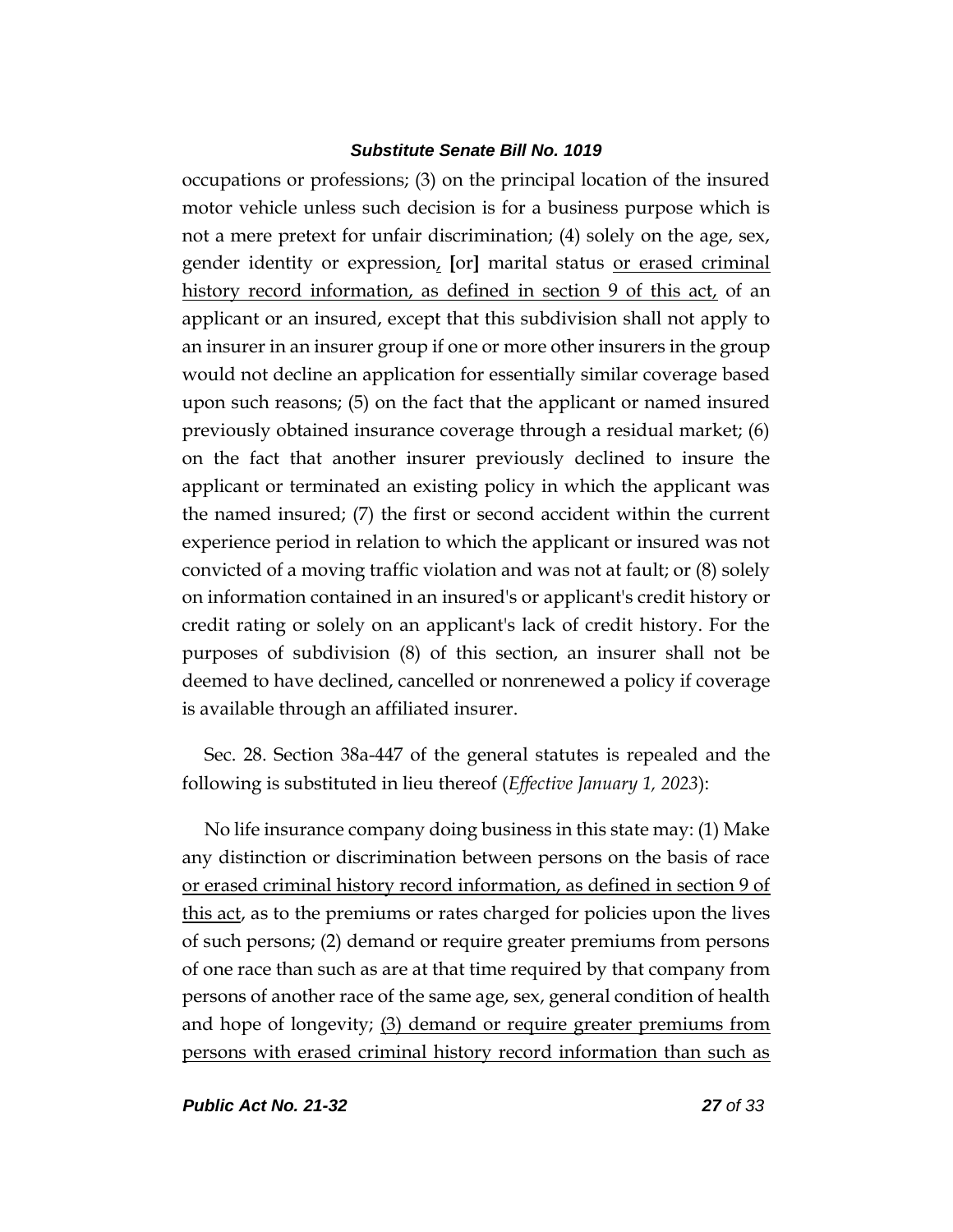are at that time required by that company from persons without erased criminal history record information of the same age, sex, general conditions of health and hope of longevity; or **[**(3)**]** (4) make or require any rebate, diminution or discount on the basis of race or erased criminal history record information upon the sum to be paid on any policy in case of the death of any person insured, nor insert in the policy any condition, nor make any stipulation whereby such person insured shall bind himself, his heirs, executors, administrators or assigns to accept any sum less than the full value or amount of such policy, in case of a claim accruing thereon by reason of the death of such person insured, other than such as are imposed upon all persons in similar cases; and each such stipulation or condition so made or inserted shall be void.

Sec. 29. Section 46a-74 of the general statutes is repealed and the following is substituted in lieu thereof (*Effective January 1, 2023*):

No state department, board or agency may permit any discriminatory practice in violation of section 46a-59, 46a-64, **[**or**]** 46a-64c or section 11, 12, 16, 17, 23, 24 or 26 of this act.

Sec. 30. Section 46a-79 of the general statutes is repealed and the following is substituted in lieu thereof (*Effective January 1, 2023*):

The General Assembly finds that the public is best protected when criminal offenders are rehabilitated and returned to society prepared to take their places as productive citizens and that the ability of returned offenders to find meaningful employment is directly related to their normal functioning in the community. It is therefore the policy of this state to encourage all employers to give favorable consideration to providing jobs to qualified individuals, including those who may have **[**criminal conviction records**]** conviction information, as defined in section 54-142g, as amended by this act. Nothing in this section shall be construed to permit any employer to refuse to hire or employ or to bar

*Public Act No. 21-32 28 of 33*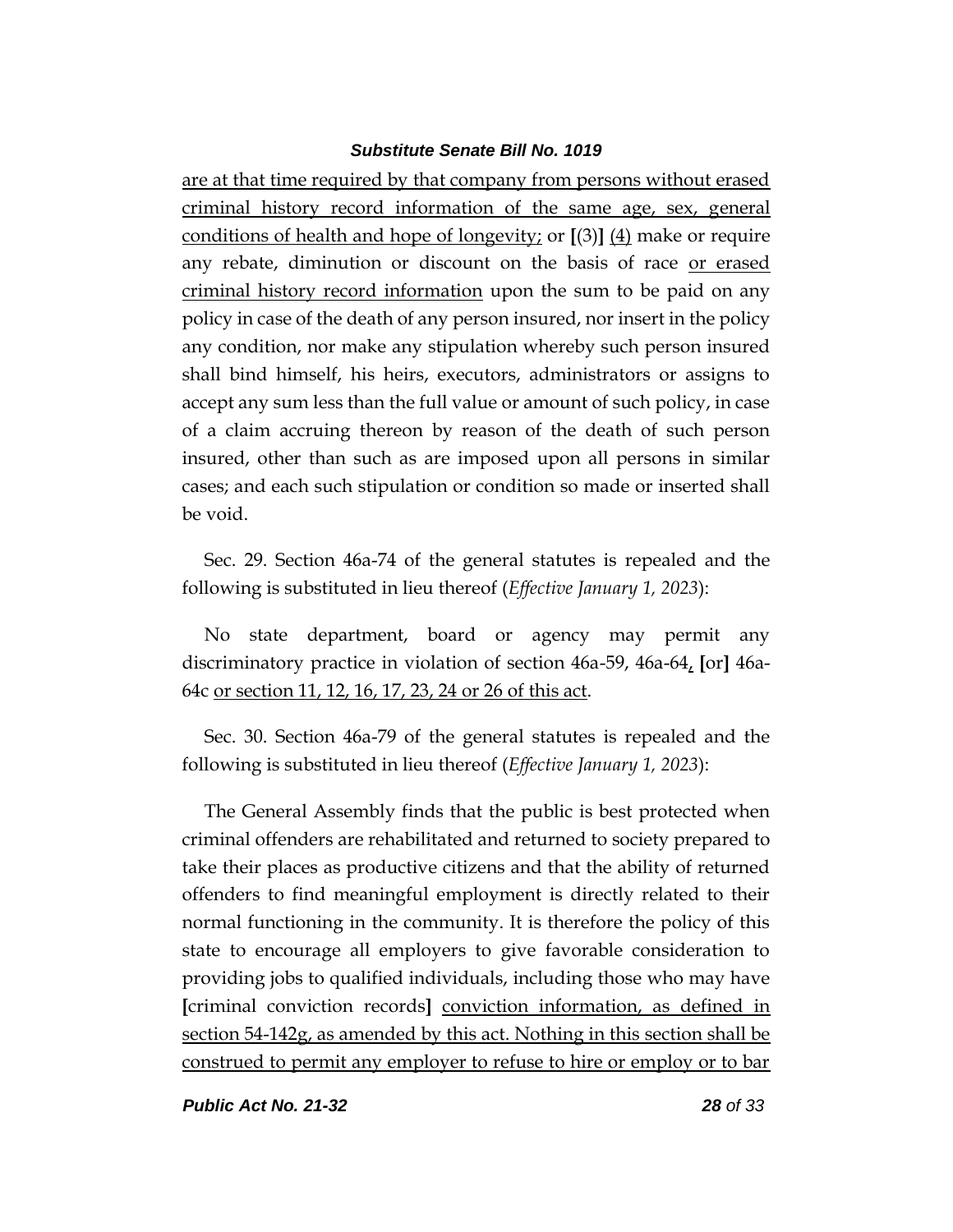or to discharge from employment or to discriminate against an individual in compensation or in terms on the basis of that person's erased criminal history record information, as defined in section 9 of this act.

Sec. 31. Section 46a-80 of the general statutes is repealed and the following is substituted in lieu thereof (*Effective January 1, 2023*):

(a) Except as provided in subsection (c) of this section, subsection (b) of section 46a-81, as amended by this act, and section 36a-489, and notwithstanding any other provisions of law to the contrary, a person shall not be disqualified from employment by the state or any of its agencies, nor shall a person be disqualified to practice, pursue or engage in any occupation, trade, vocation, profession or business for which a license, permit, certificate or registration is required to be issued by the state or any of its agencies solely **[**because of a prior conviction of a crime**]** on the basis of that person's conviction information, as defined in section 54-142g, as amended by this act.

(b) Except for a position for which any provision of the general statutes specifically disqualifies a person from employment by the state or any of its agencies **[**because of a prior conviction of a crime**]** on the basis of that person's conviction information, no employer, as defined in section **[**5-270**]** 9 of this act, shall inquire about a prospective employee's **[**past convictions**]** conviction information until such prospective employee has been deemed otherwise qualified for the position in accordance with the provisions of section 31-51i, as amended by this act.

(c) A person may be denied employment by the state or any of its agencies, or a person may be denied a license, permit, certificate or registration to pursue, practice or engage in an occupation, trade, vocation, profession or business **[**by reason of the prior conviction of a crime**]** on the basis of that person's conviction information if, after considering (1) the nature of the crime and its relationship to the job for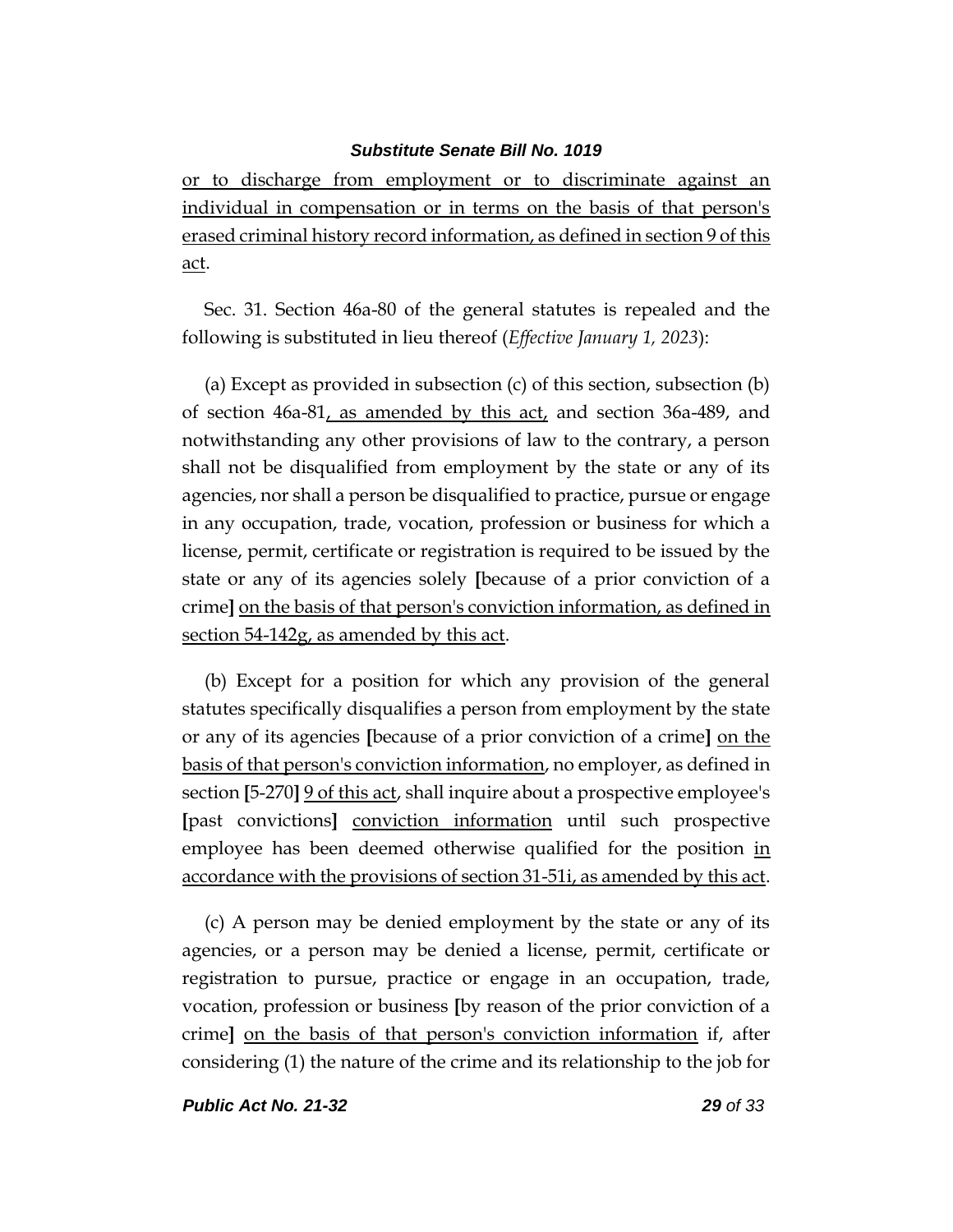which the person has applied; (2) information pertaining to the degree of rehabilitation of the convicted person; and (3) the time elapsed since the conviction or release, the state or any of its agencies determines that the applicant is not suitable for the position of employment sought or the specific occupation, trade, vocation, profession or business for which the license, permit, certificate or registration is sought. In making a determination under this subsection, the state or any of its agencies shall give consideration to a provisional pardon issued pursuant to section 54-130e, or a certificate of rehabilitation issued pursuant to section 54- 108f or 54-130e, and such provisional pardon or certificate of rehabilitation shall establish a presumption that such applicant has been rehabilitated. If an application is denied based on **[**a**]** conviction information for which the applicant has received a provisional pardon or certificate of rehabilitation, the state or any of its agencies, as the case may be, shall provide a written statement to the applicant of its reasons for such denial.

(d) If **[**a conviction of a crime**]** conviction information is used as a basis for rejection of an applicant, such rejection shall be in writing and specifically state the evidence presented and reasons for rejection. A copy of such rejection shall be sent by registered mail to the applicant.

(e) In no case may **[**records of arrest, which are not followed by a conviction, or records of convictions, which have been erased**]** erased criminal history record information, as defined in section 9 of this act, nonconviction information, as defined in section 54-142g, as amended by this act, or criminal history record information, as defined in section 54-142g, as amended by this act, apart from conviction information, be used, distributed or disseminated by the state or any of its agencies in connection with an application for employment or for a permit, license, certificate or registration.

(f) Nothing in this section shall permit any employer to discriminate on the basis of erased criminal history record information in violation of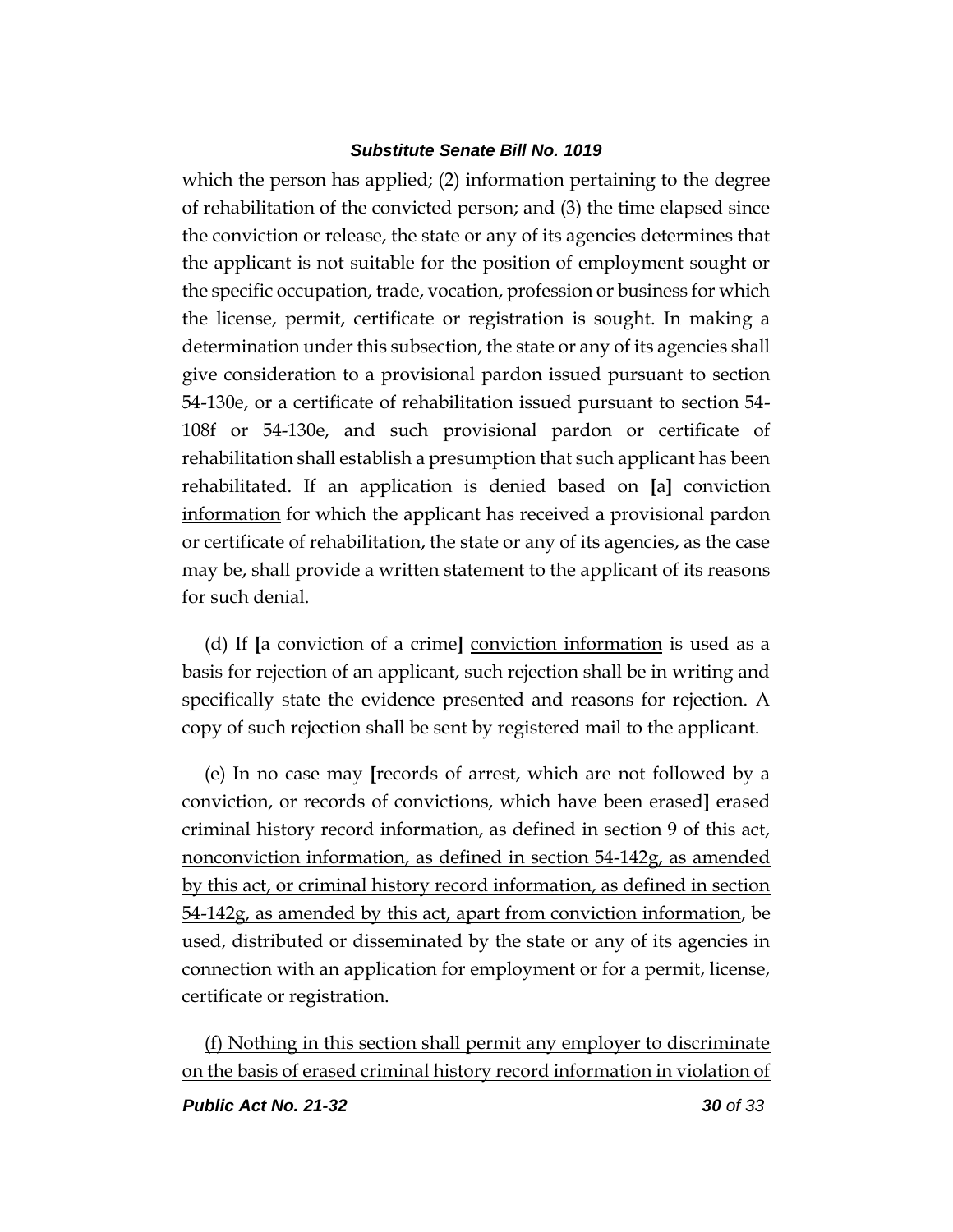#### section 31-51i, as amended by this act, or section 17 of this act.

Sec. 32. Subsection (a) of section 46a-81 of the general statutes is repealed and the following is substituted in lieu thereof (*Effective January 1, 2023*):

(a) Except as provided in section 36a-489, the provisions of sections 46a-79 to 46a-81, inclusive, as amended by this act, shall prevail over any other provisions of law which purport to govern the denial of licenses, permits, certificates, registrations, or other means to engage in an occupation, trade, vocation, business or profession, on the grounds of a lack of good moral character, or which purport to govern the suspension or revocation of a license, permit, certificate or registration on the grounds of conviction **[**of a crime**]** information, as defined in section 54- 142g, as amended by this act.

Sec. 33. Subsection (b) of section 54-142g of the general statutes is repealed and the following is substituted in lieu thereof (*Effective January 1, 2023*):

(b) "Criminal justice agency" means any court with criminal jurisdiction, the Department of Motor Vehicles or any other governmental agency created by statute which is authorized by law and engages, in fact, as its principal function in activities constituting the administration of criminal justice, including, but not limited to, organized municipal police departments, the Division of Criminal Justice, the Department of Emergency Services and Public Protection, including the Division of State Police, the Department of Correction, the Court Support Services Division, the Office of Policy and Management, the state's attorneys, assistant state's attorneys and deputy assistant state's attorneys, the Board of Pardons and Paroles, the Chief Medical Examiner and the Office of the Victim Advocate. "Criminal justice agency" includes any component of a public, noncriminal justice agency if such component is created by statute and is authorized by law and, in

*Public Act No. 21-32 31 of 33*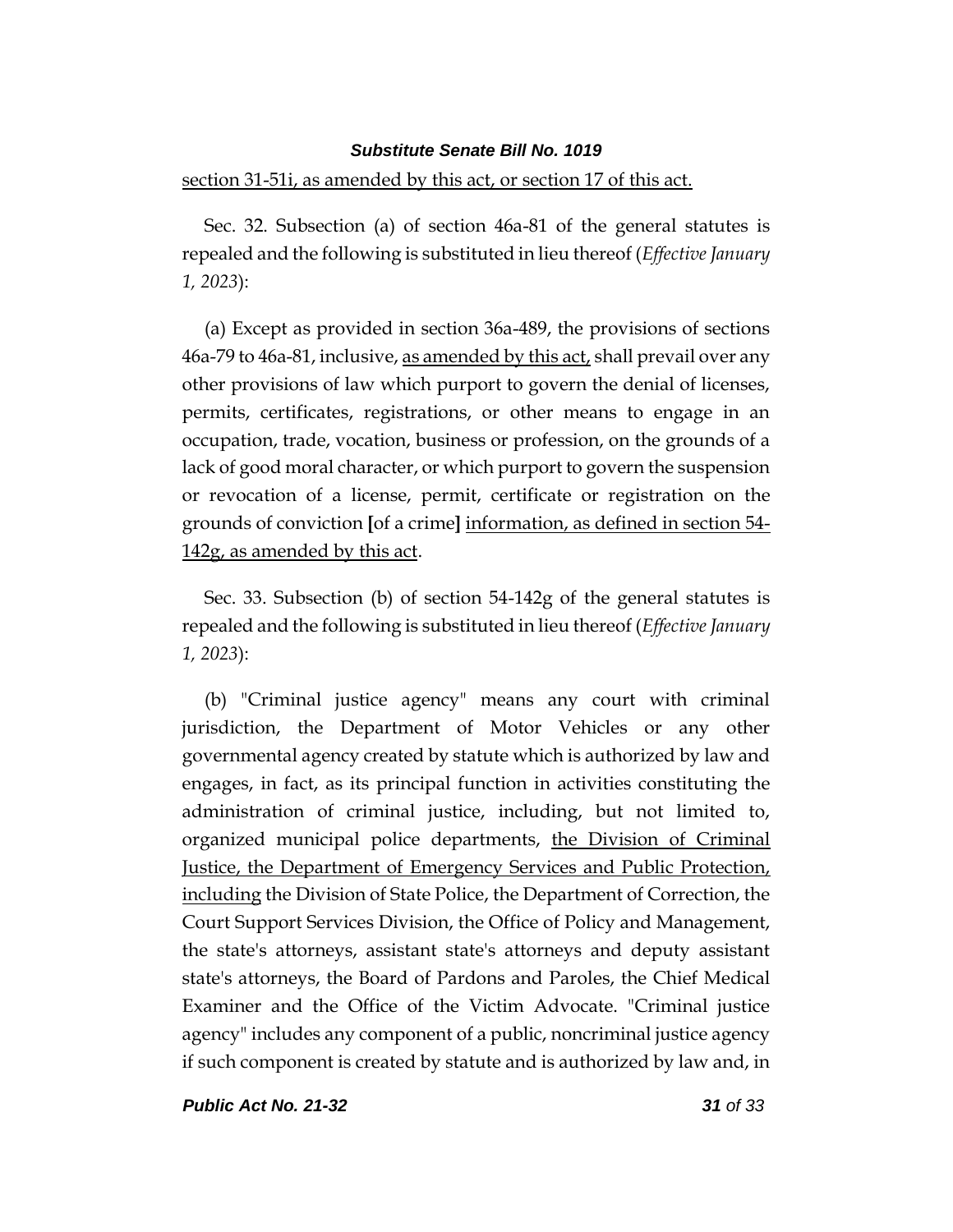fact, engages in activities constituting the administration of criminal justice as its principal function.

Sec. 34. Section 52-180b of the general statutes is repealed and the following is substituted in lieu thereof (*Effective January 1, 2023*):

There shall be a rebuttable presumption against admission of evidence of the prior criminal conviction of an applicant or employee in an action alleging that an employer has been negligent in hiring an applicant or retaining an employee, or in supervising the employer's agent, representative or designee with respect to hiring an applicant or retaining an employee, if the applicant or employee held a valid provisional pardon or certificate of rehabilitation at the time such alleged negligence occurred and a party establishes, by a preponderance of the evidence, that the employer knew that the applicant or employee held a valid provisional pardon or certificate of rehabilitation at the time such alleged negligence occurred. For the purposes of this section, "employer" has the same meaning as provided in section **[**31-51i**]** 9 of this act.

Sec. 35. (NEW) (*Effective October 1, 2021*) (a) Notwithstanding any provision of the general statutes, any offense which constitutes a breach of any law of this state for which a person may be sentenced to a term of imprisonment of up to but not exceeding one year shall be punishable by imprisonment for a period not to exceed three hundred sixty-four days. A misdemeanor conviction for which a person was sentenced to a term of imprisonment of one year shall continue to be deemed a misdemeanor conviction after the maximum term of imprisonment is reduced pursuant to this section.

(b) The provisions of this section apply to any term of imprisonment for which a person was sentenced to before, on or after October 1, 2021.

(c) Any person sentenced to a term of imprisonment of one year, prior